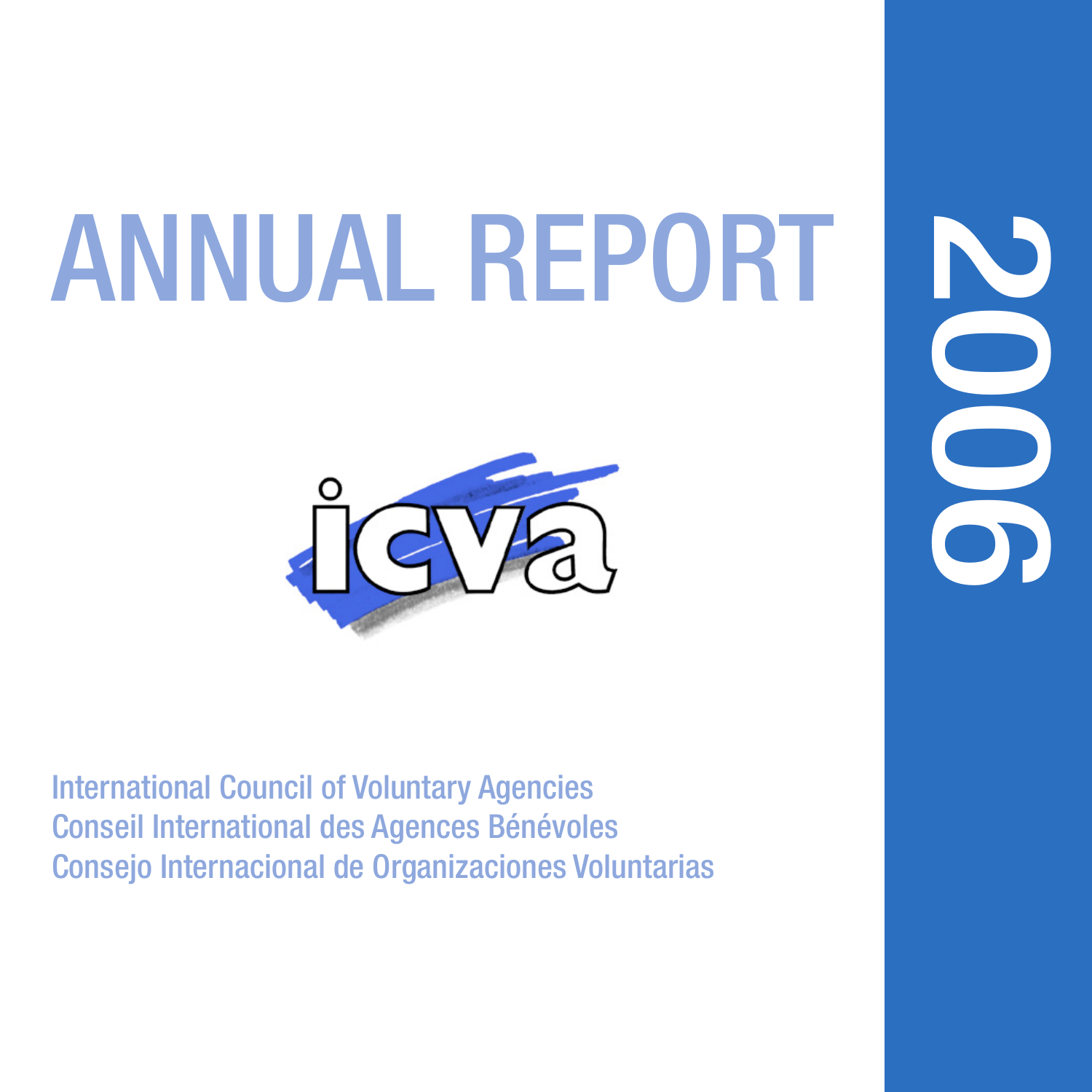### **ICVA Mission Statement**

**Adopted by the 12th ICVA General Assembly, February 2003**

### **ICVA – An Advocacy Alliance for Humanitarian Action**

*The International Council of Voluntary Agencies (ICVA) is a non-profit global association of nongovernmental organisations that works as a collective body to promote, and advocate for, human rights and a humanitarian perspective in global debates and responses. The heart of the ICVA mission is to support NGOs to protect and assist people in need, to address the causes of their plight, and to act as a channel for translating patterns and trends into advocacy.*

*ICVA seeks to strengthen NGOs as part of civil society through the relationships among member organisations from around the world. It facilitates the sharing and creative use of practical experience and strategies to promote and protect human rights, including those of refugees and displaced peoples, and to provide humanitarian assistance from the perspective of justice and sustainable development. ICVA fosters partnerships among agencies for the sharing and dissemination of information to attain consensus among member agencies on prioritised issues in order to effect change, particularly at the international level.*

*ICVA advocates vis-à-vis governments and international agencies for a strong NGO role in efforts to secure human rights, prevent conflicts, prepare for disasters, and improve humanitarian responses to distressed populations. Through its cooperative and catalytic nature, it gathers and exchanges information and raises awareness on the most vital matters of humanitarian concern before policymaking bodies.*

*ICVA has been in existence since 1962. It works to secure the commitment of the world community to address injustice, ensure dignity and rights, and promote international strategies that attend to human needs. Today's NGO members are strengthened in their missions to provide global assistance through the power and persuasion of the ICVA alliance. Tomorrow's members will continue to enrich the network with experience and opinion and will strengthen the impact of this alliance in bringing about a just world.*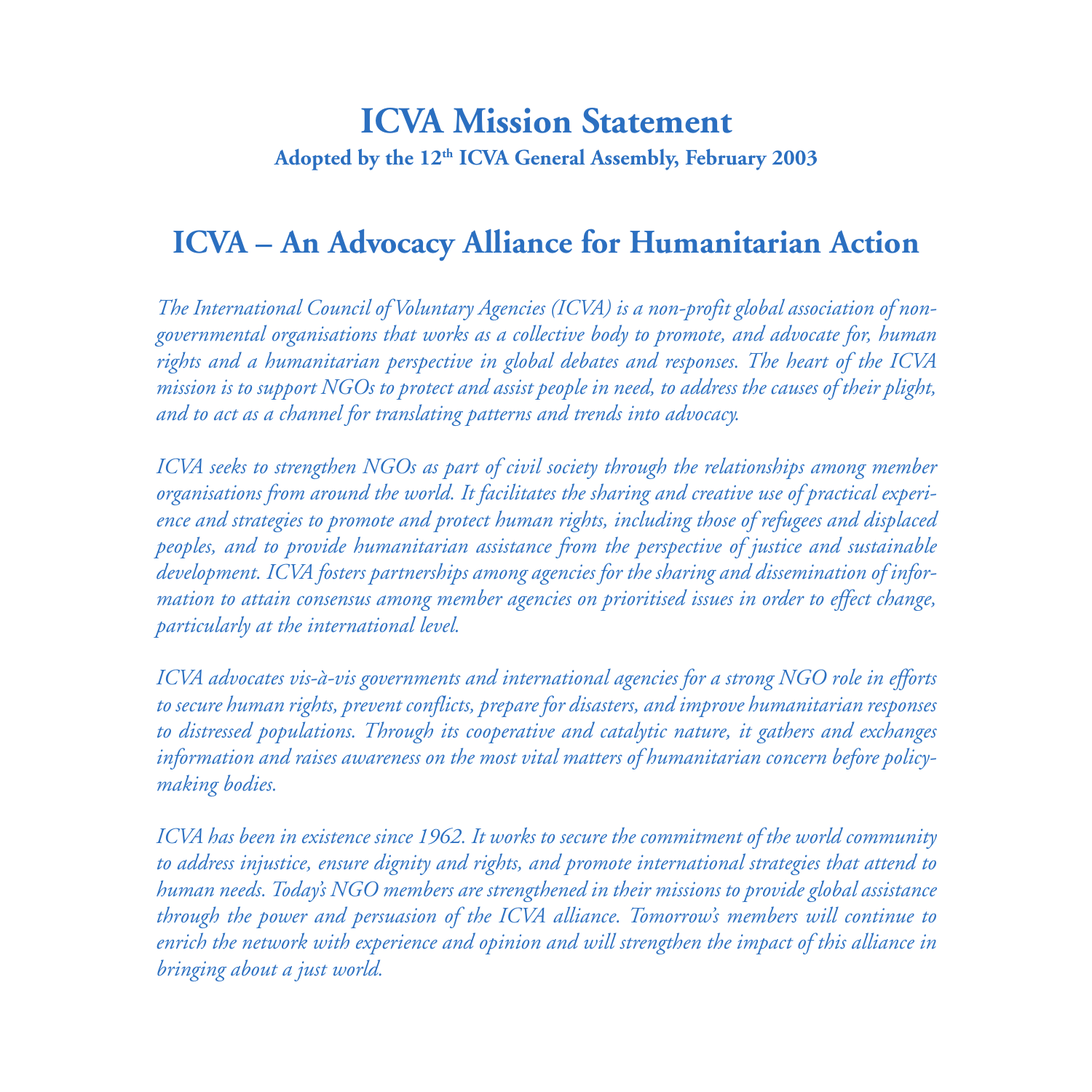### **CONTENTS**

- From the Chair of the ICVA Executive Committee
- Introduction
- GHP: Another Talk Shop or a New Way of Working?
- More Transparency in Recruitments
- Clusters Continued
- Ugandan IDPs and the Clusters
- Building Safer Organisations
- Advocacy on Neglected Crises
- Appointing Qualified Humanitarian Coordinators
- ICVA Assists in New NGO Commitments to Improve Performance
- New ICVA Website Launched
- Taking the Time to Discuss the Impact of Diversity
- NGOs Get a Role in UNHCR's EXCOM Conclusions Process
- Finances
- ICVA Executive Committee and Secretariat
- ICVA Members 2006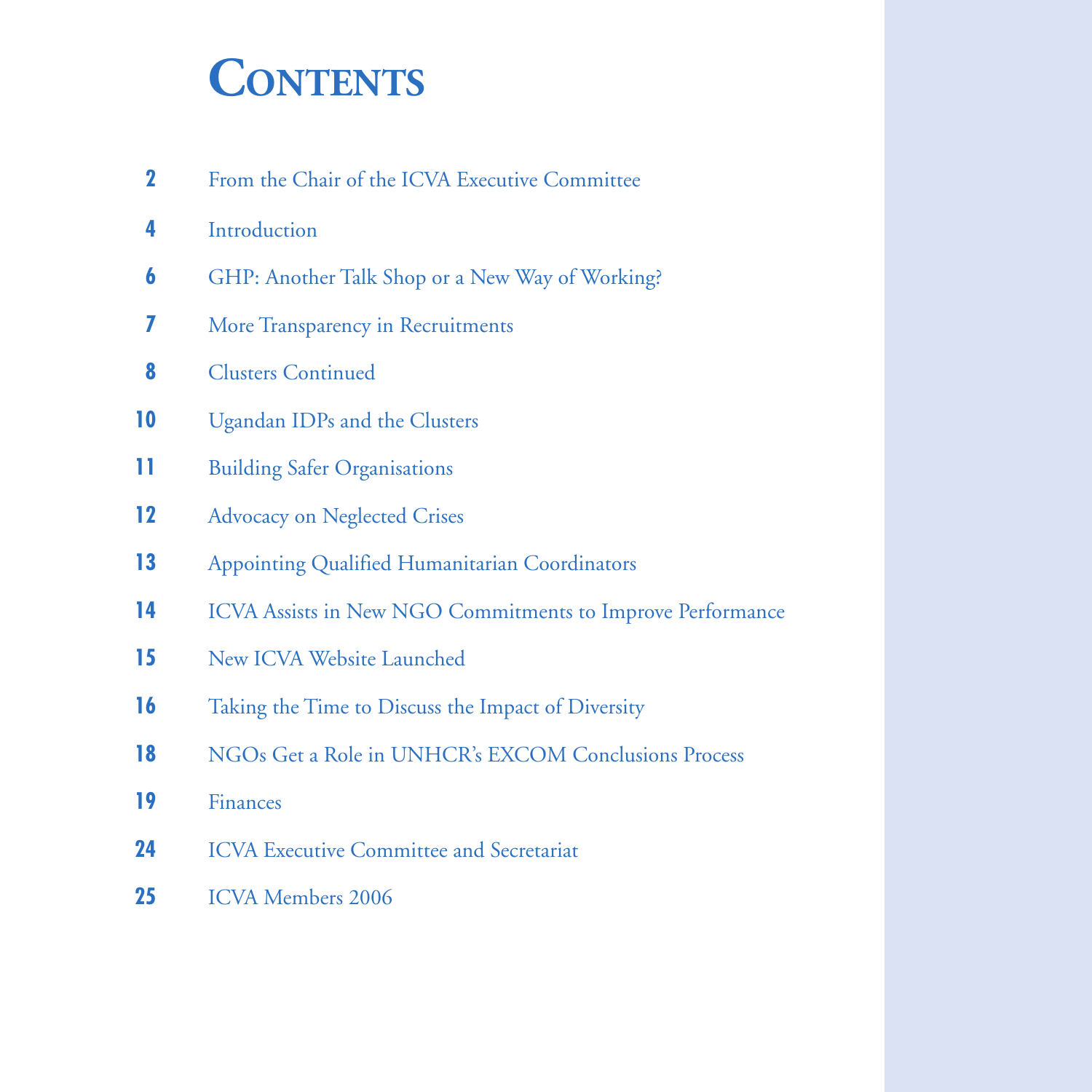### **FROM THE CHAIR OF THE ICVA EXECUTIVE**

Dear Colleagues and Friends,

Where were you over the northern winter and southern summer holidays of 2004-5? How did the Pakistan earthquake and the tsunami impact your organisations in 2006? The corporate response may well have produced an historic "moment". In my view, 2006 will be seen in the future as pivotal in how we think and act as humanitarians.

In large measure, as a result of these immense tragedies and the unprecedented humanitarian efforts that followed, the year was a period of major transition in the humanitarian world. With the posttsunami evaluations and new accountability systems, there has been a growing awareness that none of us is equipped alone to face the immense challenges of human made and natural disasters. One of the biggest changes was that a commitment was made by the UN specialised agency executives to open the decision-making and prioritisation processes to all major actors, including the Red Cross/Red Crescent family and the NGOs. This UN humanitarian reform process highlighted the critical need for closer collaboration between us to be all that it is possible to be for meeting the needs of our mutual field partners and beneficiaries. For the first time in the post-World War II era we are seen as equal players.

Since the early 1990s, the NGOs have been suggesting a better way of operating in asking for full membership in coordinating committees, such as the Inter-Agency Standing Committee (IASC), and in field technical/sectoral meetings, such as logistics and water/sanitation. As implementing partners with agencies, such as WFP and UNHCR, it has been increasingly apparent that we should be seen not only as field operators, but as a source of wisdom in decision-making, as well as a financial resource. The traditional UN IASC twice yearly meetings of 17 "principals," including 3 NGO consortia representatives, provided space for issue discussions on matters such as "clusters", security, and emergency funds. A new Global Humanitarian Platform (GHP) format now includes a gathering of more southern consortia and 25 or so diverse NGO agency representatives. This has served to level the playing field of humanitarian operations and strategic thinking.

ICVA Executive Committee officers, particularly my predecessor Beth Ferris, and staff, played a major role in the investment of the intellectual formulation and moral capital, as well as the driving energy to bring the GHP from conception to birth. The 2006 ICVA General Assembly and Conference, with the theme *NGOs: The Principles and Politics of Humanitarian Action*, was a major impetus and led to inter-agency initiatives, including inter-agency missions to CAR, DRC, and to Uganda, the latter with the UNHCR ExCom Chair. A three year experiment has been established to further deepen the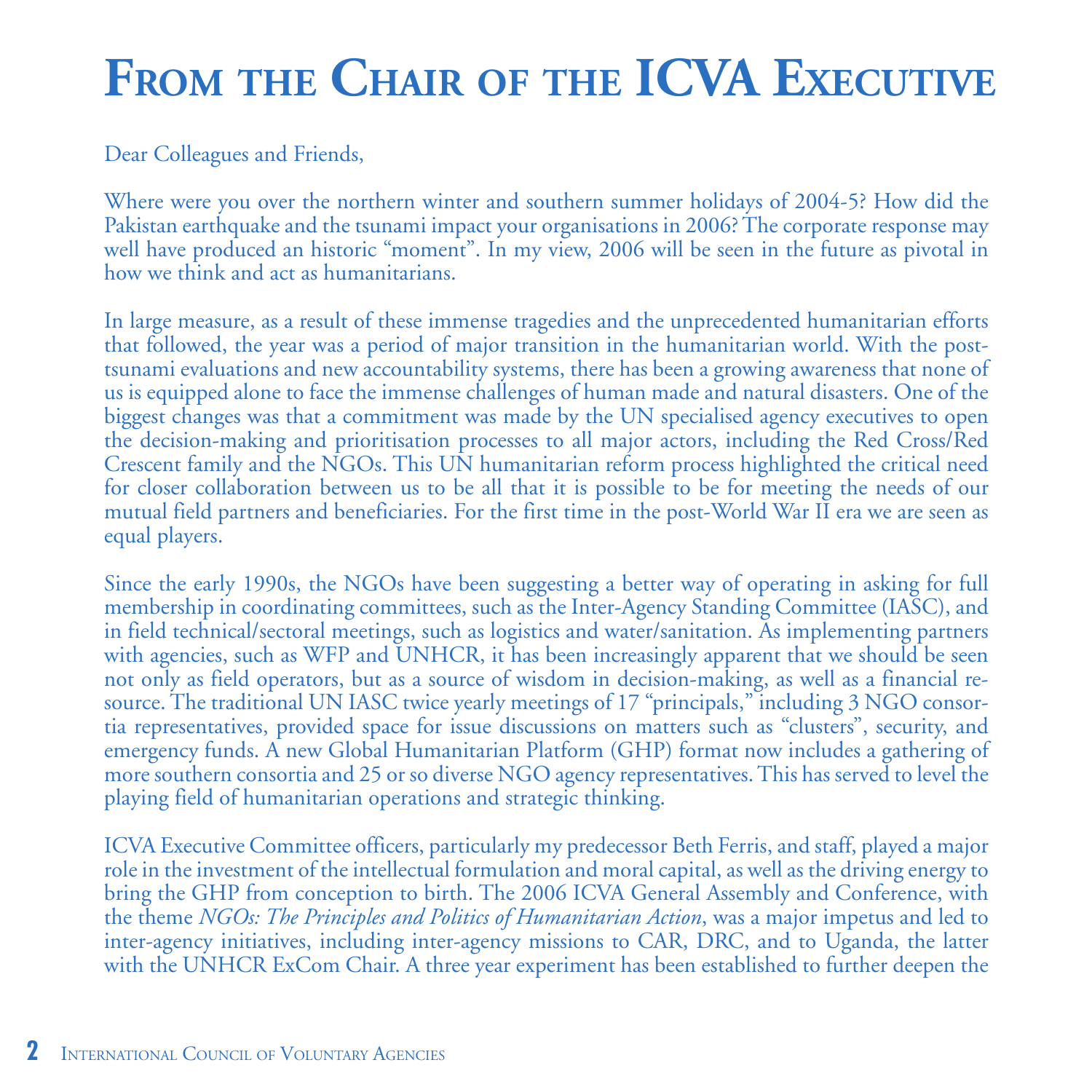### **COMMITTEE**

#### partnerships and suggestions that have been made, such as more joint field visits and tools for better coordination guided by the Principles of Partnership, the text of which is available at: **www.globalhumanitarianplatform.org**

The greatest challenge for us now will be to put aside our individual organisational pressures and priorities to share the spotlight with one another and set aside time to fulfil our pledges to promote other agencies and the larger cooperative agenda in addition to our own. The biggest test, of course, will come when the next major disaster occurs and we will be pressed to see if we can, in reality, share

field operations and financial responsibilities; if we can put our recipients' needs before our own marketing and bureaucratic drivers. As one NGO executive said, "are we going to be three pillars of humanitarian action or three barriers to it?" If we are barriers then we may well be taken over by new humanitarian enterprises, such as the private corporate sector, the military, and new, more nimble non-profits.

My hope is that through the leadership of ICVA and other consortia establishing a more effective way of cooperative agreements, the best days of the humanitarian enterprise are in our joint future and in the lives of those we serve.

My sincere personal thanks and deep appreciation go to each of you who have embraced the reform agenda and to each member organisation of ICVA, which have provided the base for the highly successful contributions of our joint actions in 2006.

#### Courage,

Tom Getman Chair, ICVA Executive Committee

### **ICVA'S STRUCTURE**

#### **General Assembly**

- ♦ All ICVA members
- $\blacklozenge$  Meets once every three years (13<sup>th</sup> General Assembly held in February 2006)
- ♦ Sets the strategic direction of the network, including agreeing a three-year strategic plan
- ◆ Elects the Executive Committee

#### **Executive Committee**

- ♦ On behalf of the General Assembly, the Executive Committee (EXCOM) oversees the formulation and implementation of strategies, policy and membership decisions, and activities for ICVA
- ♦ 11 ICVA members (nine members elected by the General Assembly; two co-opted for gender and regional balance)
- ♦ Elects ICVA's Chair, Vice-Chair, and Treasurer, who are responsible for maintaining the humanitarian identity and integrity of ICVA's mission
- ♦ Meets twice a year and takes additional decisions electronically

#### **ICVA Secretariat**

- ♦ Based in Geneva to implement ICVA's strategic and annual plans and priorities on a daily basis, as decided by the General Assembly and the EXCOM
- ♦ Maintains regular communication with the membership in order to provide and solicit information
- ♦ Represent members' views in various international forums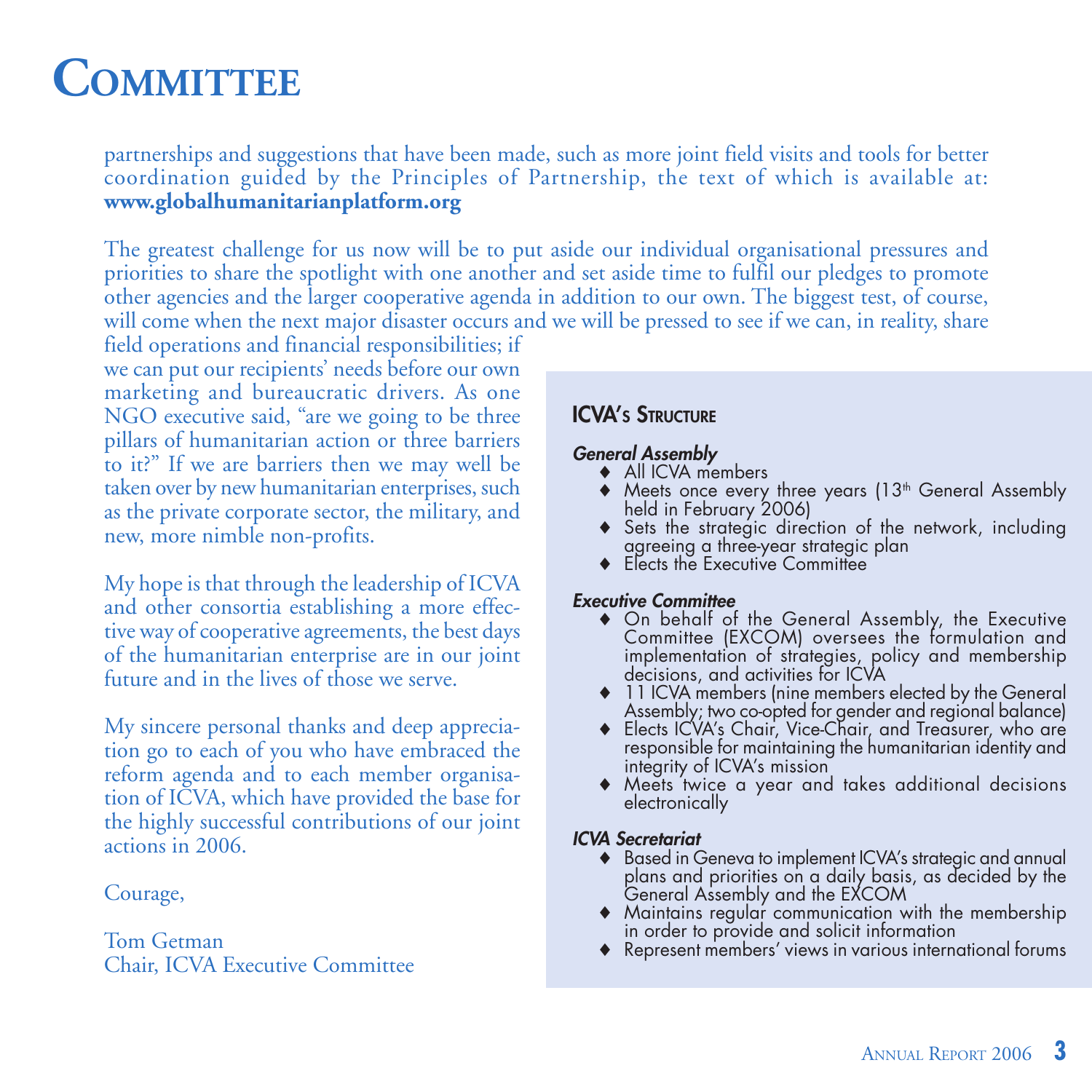### **INTRODUCTION**

The gathering of the ICVA membership at the General Assembly every three years provides an opportunity to reflect on the work of the network and to set new goals and objectives. The 13th General Assembly, which met in February 2006, was preceded by a one day ICVA Conference, with the theme *NGOs: The Principles and Politics of Humanitarian Actio*n. The Conference brought ICVA members together with other NGOs, UN humanitarian agencies, inter-governmental organisations, and governments and allowed participants to take a step back, to discuss their differences, and to engage in a more honest reflection about the ways in which we work together. The Conference aimed to help kick-off the next three year strategic period for ICVA, following an external evaluation of the network for the period 2003-2005.

Despite the changing context in which humanitarian action is carried out, ICVA members saw the network as being as relevant today as when it was created in 1962. The membership adopted a Strategic Plan at the General Assembly, which set the direction for the network

#### **ICVA's ROLE AND ADDED VALUE**

The five primary functions through which ICVA adds value to the work of its members are:

- 1. Information-sharing;
- 2. Advocacy and representation, particularly in terms of
- putting issues on the international agenda; 3. Strengthening the NGO community and voice;
- 4. Facilitating relationships with international organisations,
- 5. Enhancing NGO visibility through representation.

for 2006-2008 (available at **www.icva.ch**). Drawing on the recommendations of the external evaluation, the Strategic Plan laid out ways for ICVA to become a more powerful advocacy alliance by the 2009 General Assembly.

As a global network of NGOs that aims to be "an advocacy alliance for humanitarian action," ICVA needs to set the agenda, while also following various processes, particularly UN ones. During the General Assembly, there was a desire to see the net-

work being more proactive and less reactive to the UN's humanitarian priorities. Throughout 2006, however, the sheer number of processes around the UN-led humanitarian reform, particularly the cluster approach developed in the context of the IASC, and the desire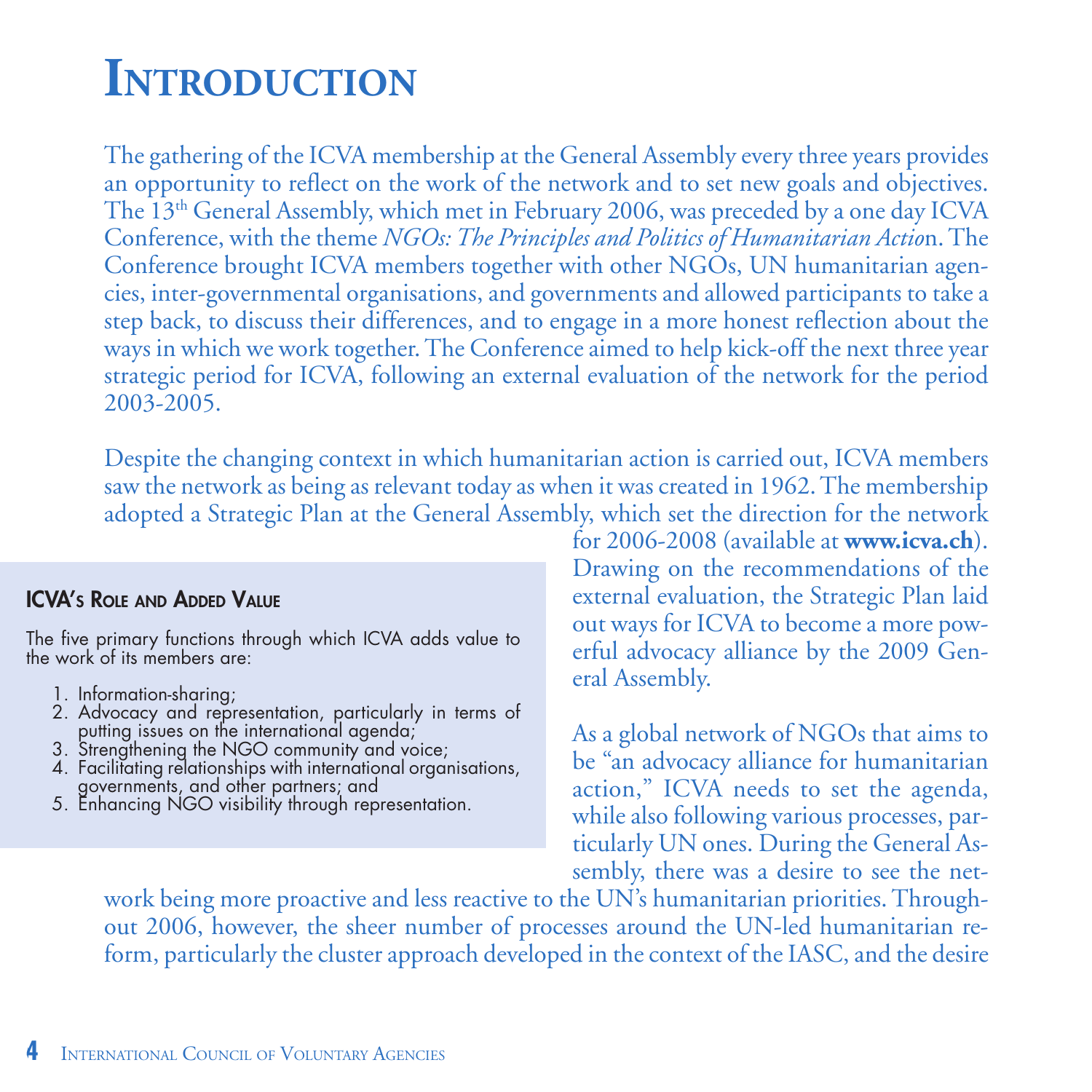of many ICVA members for the Secretariat to be involved in these, meant the ICVA Secretariat found itself, once again, spending much of its time following the UN's programme. Working on a convergence of ICVA's agenda with the UN's agenda will remain a challenge.

### **IASC**

ICVA raises the interests of its members directly with other highlevel actors in the Inter-Agency Standing Committee (IASC – the main humanitarian coordination body). Members have access to IASC documents via the password protected members-only section of the ICVA website: **www.icva.ch**

Given the level of influence that NGOs had on the UN-led humanitarian reform, there is a fundamental question for ICVA members: should ICVA be a means for NGOs to access and try to influence various UN (and other international) processes or should it aim to be more proactive and try and set the future directions of humanitarian response? For years, ICVA has been able to bring the views of its members to the UN's main humanitarian coordination body – the IASC. There have been a number of processes and products that have come out of the IASC that have involved strong participation from NGOs that are members of ICVA. The majority of actors around the table at the IASC, however, are UN agencies. Given that NGOs carry out the majority of humanitarian work, the opportunity now presents itself for rethinking the role of NGOs on the international scene, particularly when it comes to networks like ICVA.

The creation of the Global Humanitarian Platform (GHP) provides such an opportunity, as it brings together three families of the humanitarian system – NGOs, the Red Cross/Red Crescent Movement, and UN humanitarian agencies and other inter-governmental organisations – on an equal footing. If NGOs are able to be part of the discussions and debates about how things should be changed in the humanitarian system from the beginning, partnerships will be more effective and can lead to better humanitarian outcomes for the populations with whom we work.

#### **UNHCR**

ICVA works on behalf of NGOs to provide input to the highest levels of the UN High Commissioner for Refugees (UNHCR) and its governing body. NGO statements to UNHCR's Executive and Standing Committee meetings are coordinated by ICVA, which also co-hosts UNHCR's Annual Consultations with NGOs (Pre-ExCom).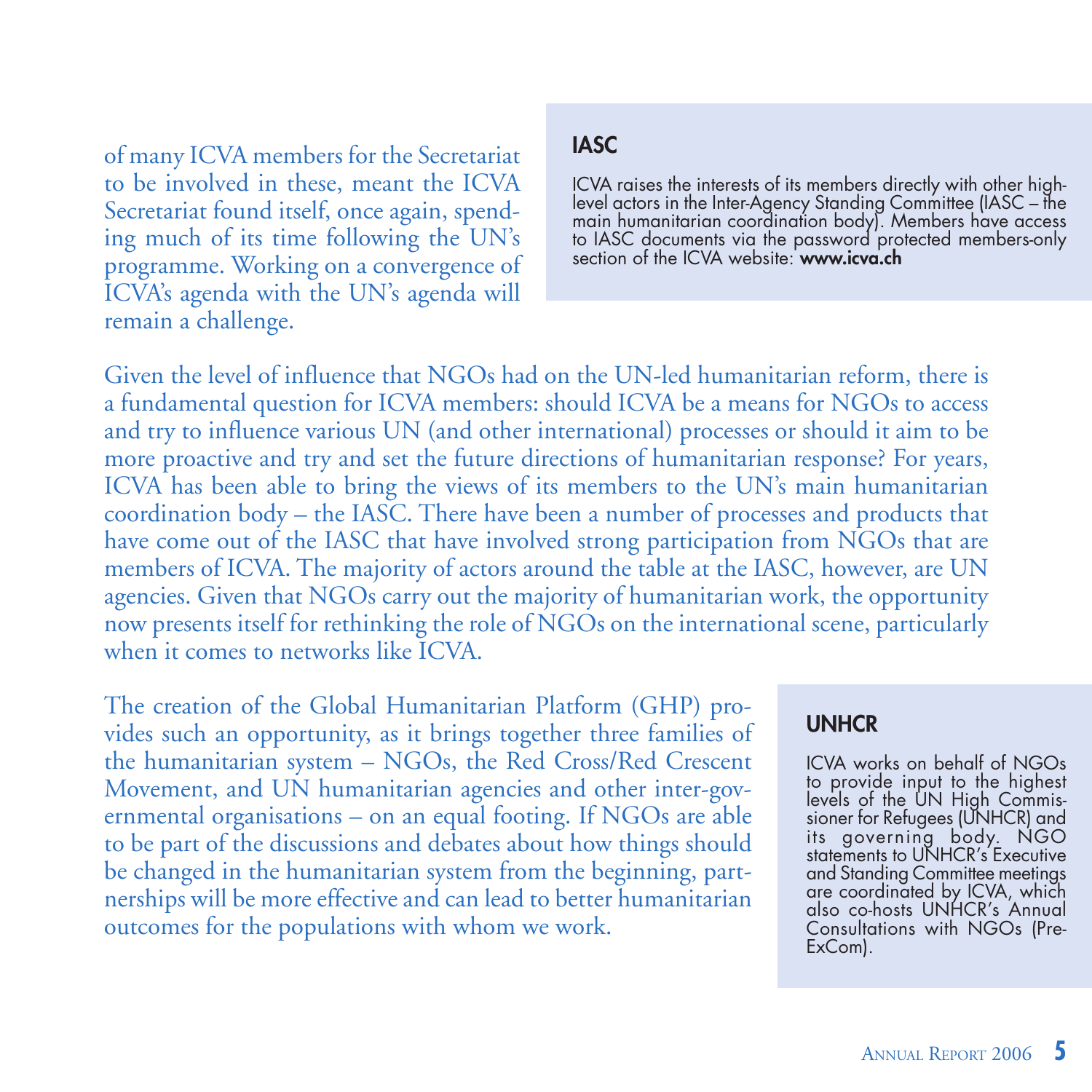## **GHP: ANOTHER TALK SHOP OR A NEW**

When the heads of 25 NGOs, the Red Cross/Red Crescent Movement, and UN agencies and other inter-governmental organisations met in July 2006 to discuss how to enhance the effectiveness of humanitarian response, the main obstacle identified was the inequality in the partnership between these three "families" in the humanitarian system. There was a clear understanding that unless "principles of partnership" were developed and adhered to, there would continue to be difficulties in improving the way in which these three families work together.

Since the early '90s, the UN's main humanitarian coordination body has been the Inter-Agency Standing Committee (IASC), created to provide the Emergency Relief Coordinator (ERC) with a tool for coordination of humanitarian response. In reality, the IASC has had limited impact in improving response on the ground. One of its weaknesses is that it does not reflect operational realities. NGOs, which are providing the bulk of actual assistance on the ground, are outnumbered by the more than 10 UN agencies at the table, some of which have only a minimal involvement in humanitarian response.

The July 2006 meeting was an attempt to overcome this imbalance by inviting those NGOs who have a significant operational capacity and/or a specific regional presence. The impetus for the meeting had also partly arisen from the way in which the UN-led humanitarian reform process had been presented. Following the publication of the Humanitarian Response Review (HRR) in 2005, there had been inadequate substantial discussions in the IASC context about how to move the various recommendations forward and which ones should be prioritised. Instead of prioritising the proposals for reform together, NGOs were asked to buy into a process in which they felt no ownership. They were asked to jump on board a moving train when they had no idea in which direction it was heading.

The July 2006 meeting was unique in that it brought so many representatives of the humanitarian community together at the heads of agency level. The heads of the IASC were, for the first time, meeting directly with heads of NGOs, in addition to the NGO consortia that are represented on the IASC (ICVA, InterAction, and the Steering Committee for Humanitarian Response).

The meeting allowed for frank discussion, which resulted in clear agreement that a new way of working had to be found. To facilitate this new way forward, the Global Humanitarian Platform (GHP) was created in order to provide more strategic partnerships. The GHP was designed as an *ad hoc*, action-oriented platform that operates in a flexible manner, and which would work to achieve its goals over three years.

The first aim of the platform was to develop principles of partnership for endorsement at the first meeting of the GHP in July 2007. These principles are meant to form the basis of inter-agency work at the field level. The GHP would also be a forum for the discussion of strategic issues, with the potential to adopt statements of common concern. The work was to be overseen by a Steering Committee, with representatives from the three families.

While the first year of work of the GHP was a little slower than some would have liked, the open and frank discussions that were held at the meeting in July 2007 proved that there is a need for such a forum, at least for now.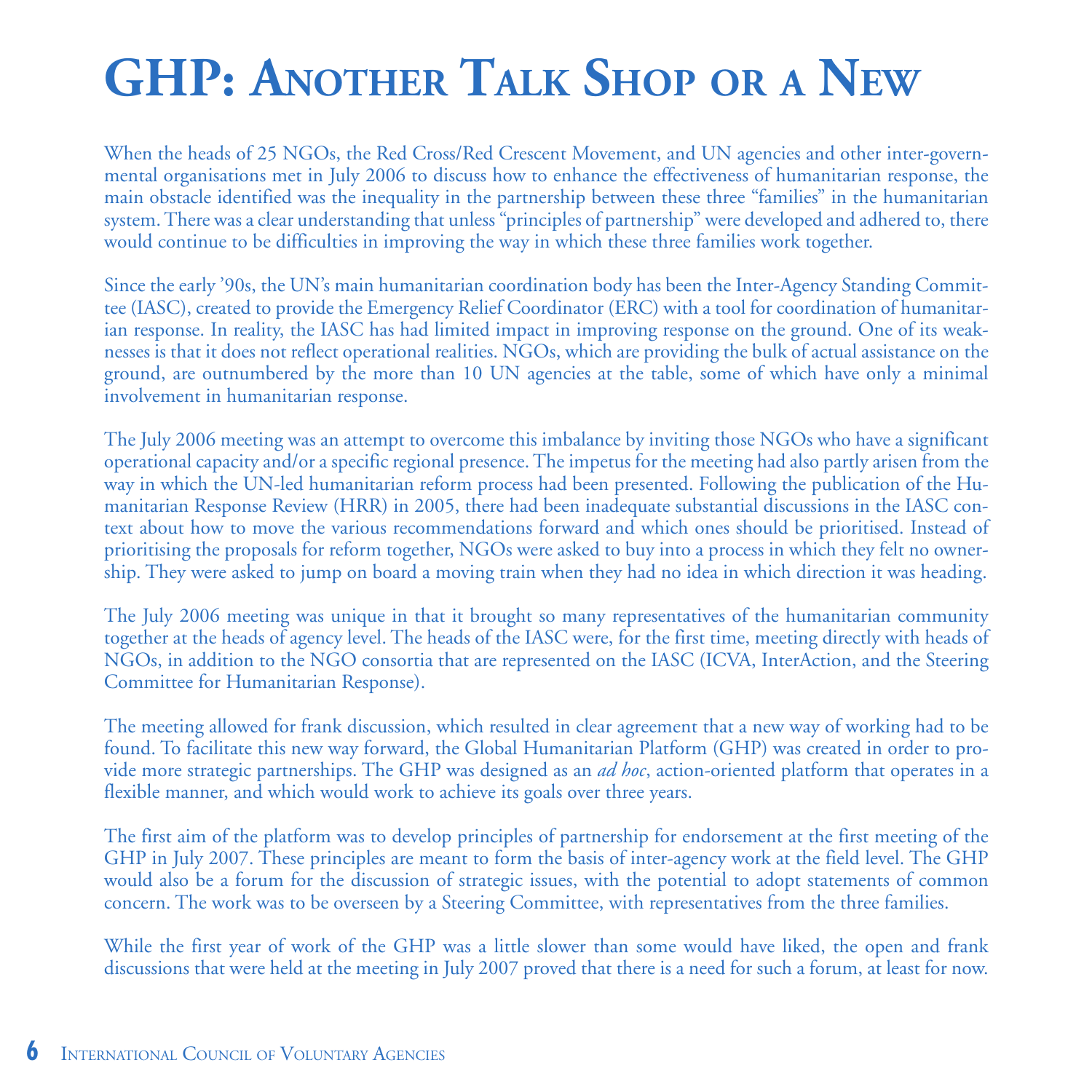### **WAY OF WORKING?**

For the GHP to avoid becoming another talk shop, it must continue to avoid the traditional UN meeting room rhetoric that suggests more presence and activities than are actually seen on the ground.

### **TALK BACK**

To subscribe to ICVA's newsletter, Talk Back, send an e-mail with the subject "subscribe" to **talkback@icva.ch**.

As was recently pointed out by a former Executive Director of ICVA and now current ICVA member, Cyril Ritchie, many of the ideas in the GHP and the *Princi-*

*ples of Partnership* mirror the dreams of ICVA in the '60s and '70s. The challenge, this time, will be to make sure that those dreams become a reality so that we do not repeat a similar exercise again in another 40 years.

In order to ensure open and transparent sharing of information related to the GHP, ICVA set up a page on its website, but with the independent web address of **www.globalhumanitarianplatform.org**. ICVA will continue to maintain this web page, with the latest information and documents related to the GHP, until there is a feeling that it should be hosted elsewhere.

### **MORE TRANSPARENCY IN RECRUITMENTS**

The appointment of senior humanitarian officials in the UN system is often shrouded in mystery (and politics). It is not even clear to the UN's closest partners – NGOs – how or why appointments are made. In 2002, ICVA began a tradition by calling for an open and transparent recruitment process for the UN High Commissioner for Refugees. That call (which was repeated in 2005 for the following High Commissioner's appointment) was also applied to the recruitment process for the post of UN Under-Secretary-General for Humanitarian Affairs, also known by the title of Emergency Relief Coordinator (ERC), with the publication of an article entitled "Selecting the Next UN Humanitarian Chief: The Worst Recruiting Crisis?" in ICVA's newsletter *Talk Back* in December 2006. Given the importance of the ERC's role as Chair of the IASC, the appointment of an experienced humanitarian was seen as key for providing the necessary leadership.

The political reality of States trading senior UN posts without resistance from the UN Secretariat, however, came to bear on the post and the hope of a more open process was quickly dashed. A short time later, the relatively surprising appointment was announced of Sir John Holmes, a British diplomat, with a limited humanitarian background. A Letter to the Editor of the *Financial Times* was written by the ICVA Coordinator, entitled *Humanitarian Disappointment*, which lamented the fact that the former Secretary-General's transparent recruitment procedures for senior staff were not followed. Whether such backroom decision-making will continue to be the norm, or if there will be a greater commitment to accountability in the UN, remains to be seen.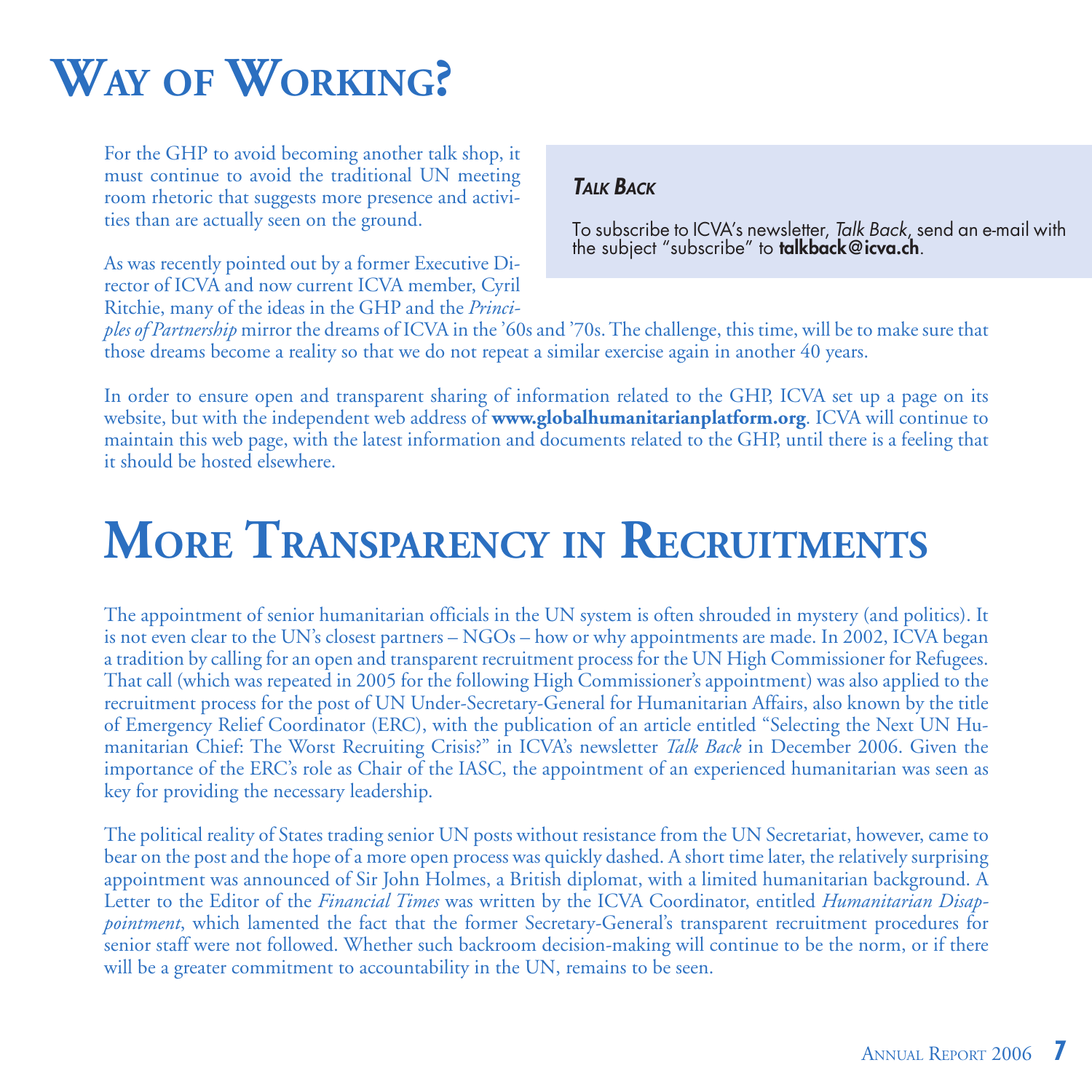### **CLUSTERS CONTINUED**

The ICVA Secretariat continued its role of providing information to members to enable them to make their own decisions about their engagement with the cluster approach. It also supported attempts within the IASC to clarify much of the confusion around the cluster approach and to ensure that the clusters adequately involved interested NGOs, through the development of the *Guidance Note on Using the Cluster Approach to Strengthen Humanitarian Response* and, later in the year, through the *Interim Self-Assessment*. At the same time, the ICVA Secretariat also looked at two of the cluster roll-out countries – the Democratic Republic of Congo (DRC) and Uganda [see piece entitled *Ugandan IDPs and the Clusters*] – as a means of trying to help ensure that the views of NGOs were being taken into consideration during the implementation of clusters.

At the invitation of OCHA's Humanitarian Reform Support Unit, Secretariat staff travelled to DRC to look at the roll-out of the clusters in March 2006. The visit provided an opportunity to engage in discussions with key humanitarian actors – and particularly NGOs – on the various aspects of the cluster approach. At the time, there were a number of frustrations about what was seen as a headquarters imposed system, which had come with little guidance. The visit provided an opportunity to better explain the clusters, as well as to highlight areas that needed more work in terms of the overall cluster architecture.

Following the application of the cluster approach in the Pakistan earthquake response, ICVA member ActionAid undertook an evaluation of the implementation of clusters in what was the first major new emergency where clusters were being used. In order to help contribute to learning lessons as a broader humanitarian community, the report was launched in Geneva with ICVA. A panel discussion, including ActionAid staff who had worked directly with the clusters in Pakistan, highlighted some of the positives of the approach, as well as areas of weakness where more work needed to be done.

What came out clearly from that evaluation was that it is extremely difficult to attribute whether a humanitarian response is necessarily better (or worse) because of clusters. Given that each emergency involves unique factors affecting response, it becomes impossible to make adequate comparisons. At the same time, there are a number of issues that arise in almost every major emergency that could be highlighted because of the cluster approach, such as the lack of involvement of local NGOs and local structures in the Pakistan response.

The reaction from the UN to the ActionAid report was quite defensive in many ways, with questions being asked about the methodology and the conclusions being drawn. The report was not meant to provide a definitive view of the clusters, but was meant to contribute to the improvement of the cluster approach.

One thing that has become clear is that considerable time was spent at the headquarters level in order to try and clarify the various aspects of the cluster approach. The development of the *Guidance Note*, to which the Secretariat provided considerable input to ensure the concerns and interests of members were adequately reflected, was meant to help provide better explanations of the key terms and processes around the cluster approach. However, during the negotiation of the *Guidance Note*, involving various agencies, the language became quite lengthy, and sometimes not entirely clear, as each agency's interests were included.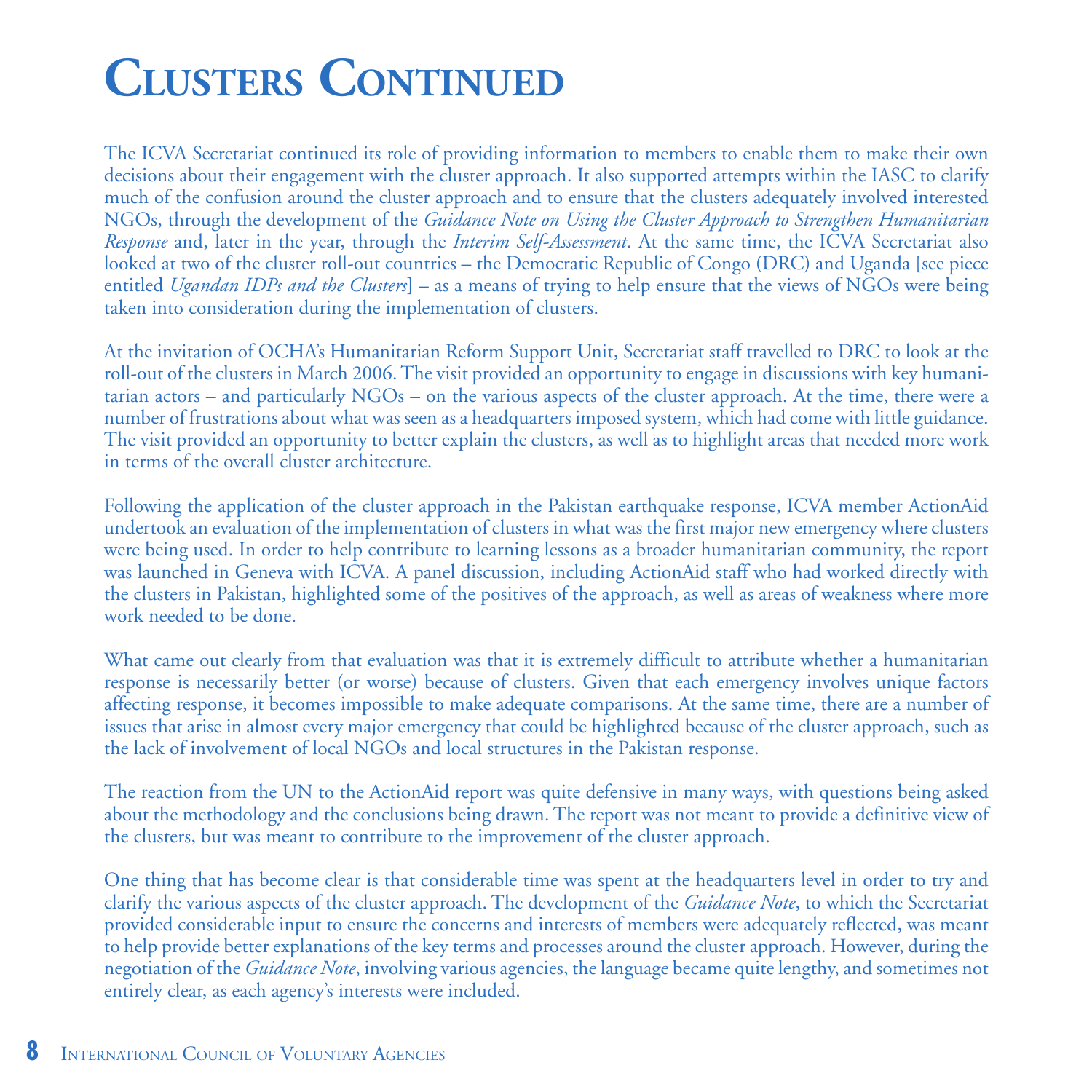When the interim self-assessment was carried out in the last half of the year, it became clear that considerable confusion still existed in the roll-out countries about the definitions, roles, and objectives associated with the cluster approach. The ICVA Secretariat devoted significant time to trying to ensure that the self-assessment provided an honest appraisal of the clusters up until that point. NGO co-facilitators were identified by the ICVA Secretariat for the workshops held in DRC and Somalia, to help ensure NGO views were taken into consideration.

The discussion in the Inter-Agency Standing Committee (IASC) Working Group of the self-assessment report, however, left little space for debating ways to address the concerns raised. An additional group was created to develop ways to operationalise the *Guidance Note* and to look at some of the concerns, the work of which has continued throughout 2007.

#### **MEETINGS HOSTED BY ICVA IN 2006**

| February<br>February | ICVA Conference 2006 - NGOs: The Principles and Politics of Humanitarian Action<br>ICVA's 13th General Assembly                                                    |
|----------------------|--------------------------------------------------------------------------------------------------------------------------------------------------------------------|
| April                | NGO Meeting with Eric Laroche, Humanitarian Coordinator for Somalia                                                                                                |
| April                | Launch of ActionAid's report The Evolving UN Cluster Approach in the Pakistan Earthquake: An NGO Perspective<br>Geneva NGO Uganda Group informal lunchtime meeting |
| May                  |                                                                                                                                                                    |
| May                  | Informal NGO meeting with Humanitarian Reform Support Unit, OCHA                                                                                                   |
| June                 | Informal meeting between Jan Egeland, Emergency Relief Coordinator, and NGOs, the Red Cross/Red Crescent<br>Movement, UN cluster lead agencies and IOM             |
| July                 | Meeting on the NGO Impact Initiative with Deputy UN Special Envoy for Tsunami Recovery, Eric Schwartz,<br>and the President/CEO of Plan USA, Sam Worthington       |
| July                 | Pre-Meeting with Heads of NGOs invited to 12-13 July meeting on Enhancing the Effectiveness of Humanitarian                                                        |
|                      | Action, A Dialogue between UN and non-UN Humanitarian Organisations                                                                                                |
| July                 | Meeting on the Asylum-Migration Nexus in preparation for UNHCR's Annual Consultations with NGOs (Pre-<br>ExCom)                                                    |
| September            | Orientation Session for Pre-ExCom NGO Participants                                                                                                                 |
| September            | Special Envoy/NGO Impact Initiative Meeting                                                                                                                        |
| October              | Side-event at UNHCR's ExCom on Examining the Role of ExCom in UNHCR's Work                                                                                         |
| December             | Informal NGO-Donor Government Meeting on Humanitarian Reform                                                                                                       |
| December             | NGO Meeting with Toby Lanzer, Humanitarian Coordinator and Resident Coordinator for Central African<br>Republic                                                    |
| December             | Meeting on convergence and divergence in NGO views on the clusters and a debriefing on the IASC Principals<br>meeting                                              |

This list is not exhaustive, but aims to provide a flavour of the types of meetings that ICVA hosts. It does not include the numerous meetings in which ICVA participated.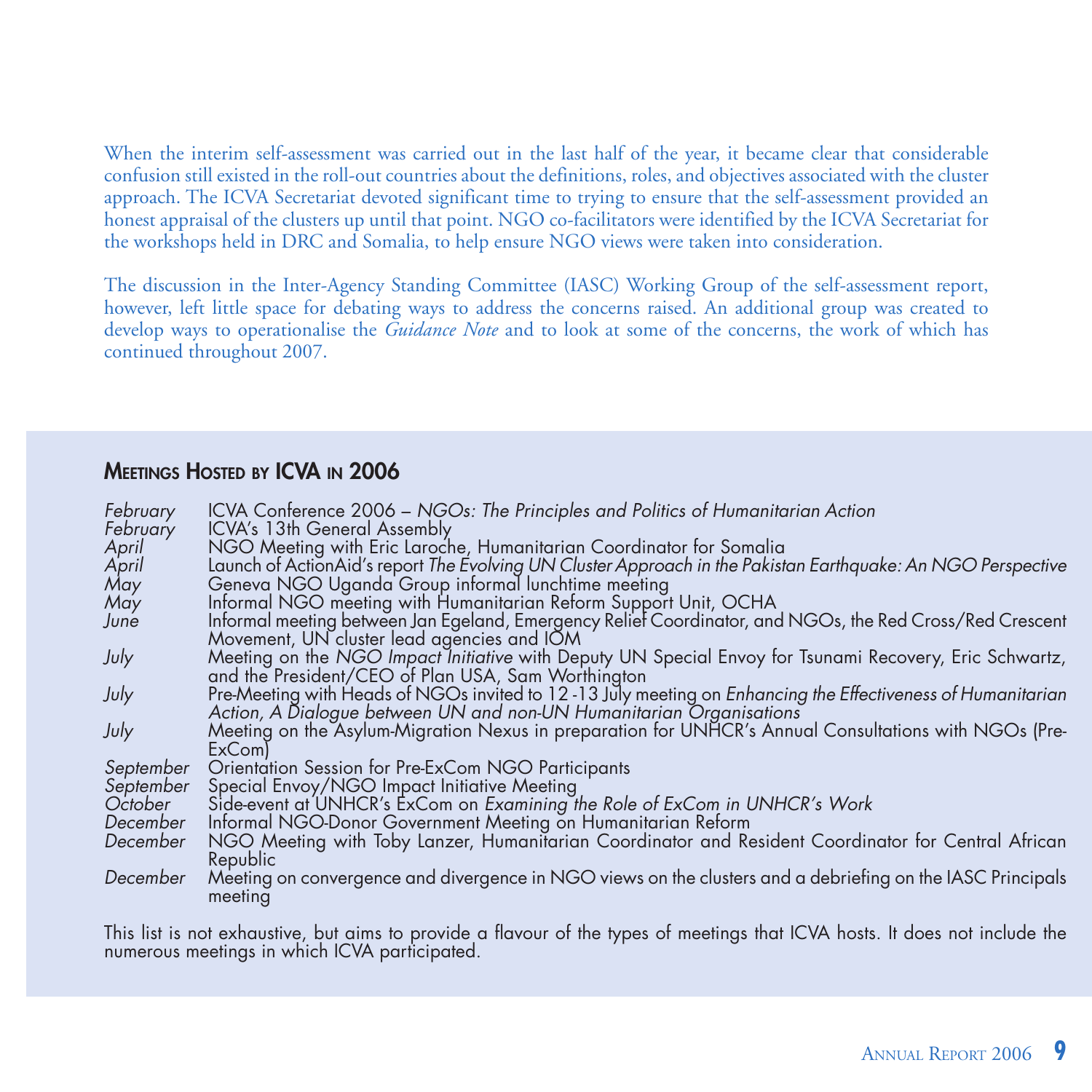### **UGANDAN IDPS AND THE CLUSTERS**

Uganda is a country that continues to require the highest priority on the agenda of humanitarian agencies. While 2006 saw new hopes for the 1.7 million internally displaced persons (IDPs) returning to a situation of peace and tranquillity, the humanitarian situation remained dire for most of them. Unfortunately, the response of humanitarian agencies did not match the scale of the situation. In a number of the IDP camps, especially those further away from urban areas, the presence of humanitarian agencies has been insufficient. Identified by the UN as one of first three countries for rolling out the cluster approach in 2006, the question is whether in Uganda this new type of coordinating and organising humanitarian response has made a positive impact in terms of covering the IDPs' needs.

In 2006, the ICVA Coordinator undertook two visits to Uganda to look at the humanitarian response and the relationship between the UN system and NGOs. In May 2006, he found that confusion and reluctance to adopt a new approach, which had been poorly explained, were widespread among many humanitarian agencies. In practice, the main implication of the clusters in Uganda was UNHCR's new role with IDPs in the country. Several NGOs saw UNHCR's new role as too little, too late. Other agencies viewed it as an attempt by UNHCR to dominate them.

During his second visit in September, the Coordinator travelled for part of the mission together with the Chair of the UNHCR Executive Committee, Japanese Ambassador Ichiro Fujisaki. Thanks to the new peace negotiations, IDPs had started to return in the districts of Lira and Gulu. UNHCR continued to be ahead of other UN agencies in rolling out the clusters. Whatever can be said about UNHCR, the ICVA Coordinator found that the UN refugee agency took its new responsibility very seriously. It brought in new protection-orientated staff, opened new offices, and started new projects with NGO partners. Thanks to a new head of the OCHA office, efforts were made to correct misunderstandings and clarify confusion about the clusters. However, a number of NGOs, many of which had long-standing experience in northern Uganda, still found it difficult to understand how they could relate to the UN and how they would be able to keep up with the plethora of new coordination meetings.

The question of whether the clusters made a difference in the lives of the displaced in Uganda can, thus, be answered in different ways. Those who believe there has been a positive impact will point to the increased attention for advocacy and protection, largely due to UNHCR's efforts. Those who hold a sceptical point of view refer to the huge bureaucracy that the clusters have brought with them. What all seem to agree on, however, is the need to improve the actual response on the ground. A UNHCR evaluation in 2007, which also made use of the ICVA Coordinator's 2006 reports, found that the humanitarian effort continues to fall short of the minimum standards needing to be met. Coverage and consistency in the response must be addressed as a matter of priority. Otherwise, the clusters may provide little more than the result of creating a bigger dichotomy between meeting room rhetoric and field-level reality.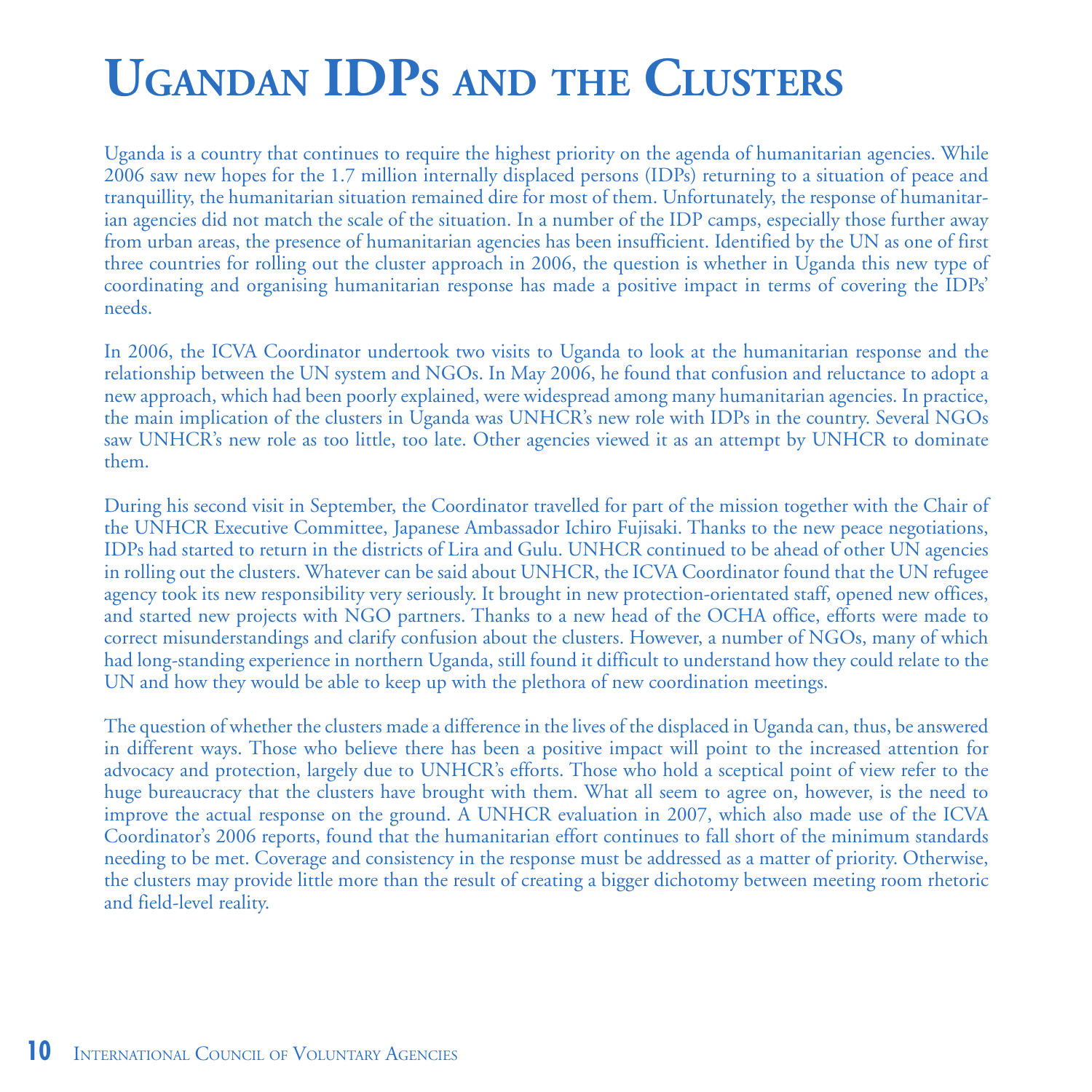### **BUILDING SAFER ORGANISATIONS**

While the problem of sexual exploitation and abuse by humanitarian workers is most closely associated with the 2002 reports from West Africa and Nepal, most organisations now recognise that the risk to beneficiaries from staff is ongoing. Throughout 2006, therefore, the Building Safer Organisations project (BSO) continued to receive requests for assistance from agencies hoping to improve their capacities to handle complaints and investigations.

#### **BSO HANDROOK**

The BSO Training Handbook and Guidelines on complaints and investigation procedures were designed through a process of information sharing, ongoing discussions, and piloting of materials. NGO staff and managers, professional investigators, and child protection experts all participated in this extensive process. Both documents are available from the ICVA website at: **www.icva.ch/bso**

Accordingly, during the first part of the year, the project compiled and published the training materials it tested in 2005, later distributing as many as 400 copies to ICVA members and former participants in the last quarter alone. The project team also delivered four regional workshops on investigations into sexual abuse and exploitation in humanitarian agencies and began the process of training facilitators from participating organisations to run learning programmes within their agencies. An independent evaluation, conducted in June 2006 by the Women's Commission for Refugee Women and Children, found extremely high levels of satisfaction with the project's materials and participatory methodology among former participants and sponsoring organisations. The evaluation is available on the ICVA website: **www.icva.ch/bso**

Another highlight from 2006 was the project's involvement in the December 2006 High Level Meeting on Preventing and Responding to Sexual Exploitation and Abuse by UN and Non-UN Personnel, hosted by the United Nations. As a member of the organising committee, the project sponsored the participation of an award winning women's rights campaigner from a Liberian NGO network to attend the conference and launched the BSO Handbook and Guidelines during the meeting's final session. The project was also heavily involved in the negotiation and drafting of a Statement of Commitment endorsed at the meeting by UN agencies and NGOs.

#### **BSO CONTACT DETAILS**

The latest information on the BSO project is available on the HAP website at: **www.hapinternational.org**

The BSO Secretariat can be contacted by e-mail at: **bso@hapinternational.org**

In November 2006, the ICVA Executive Committee came to an agreement that the BSO project would move to the Humanitarian Accountability Partnership – International (HAP) in early 2007, giving the project an opportunity to grow within HAP's general accountability framework.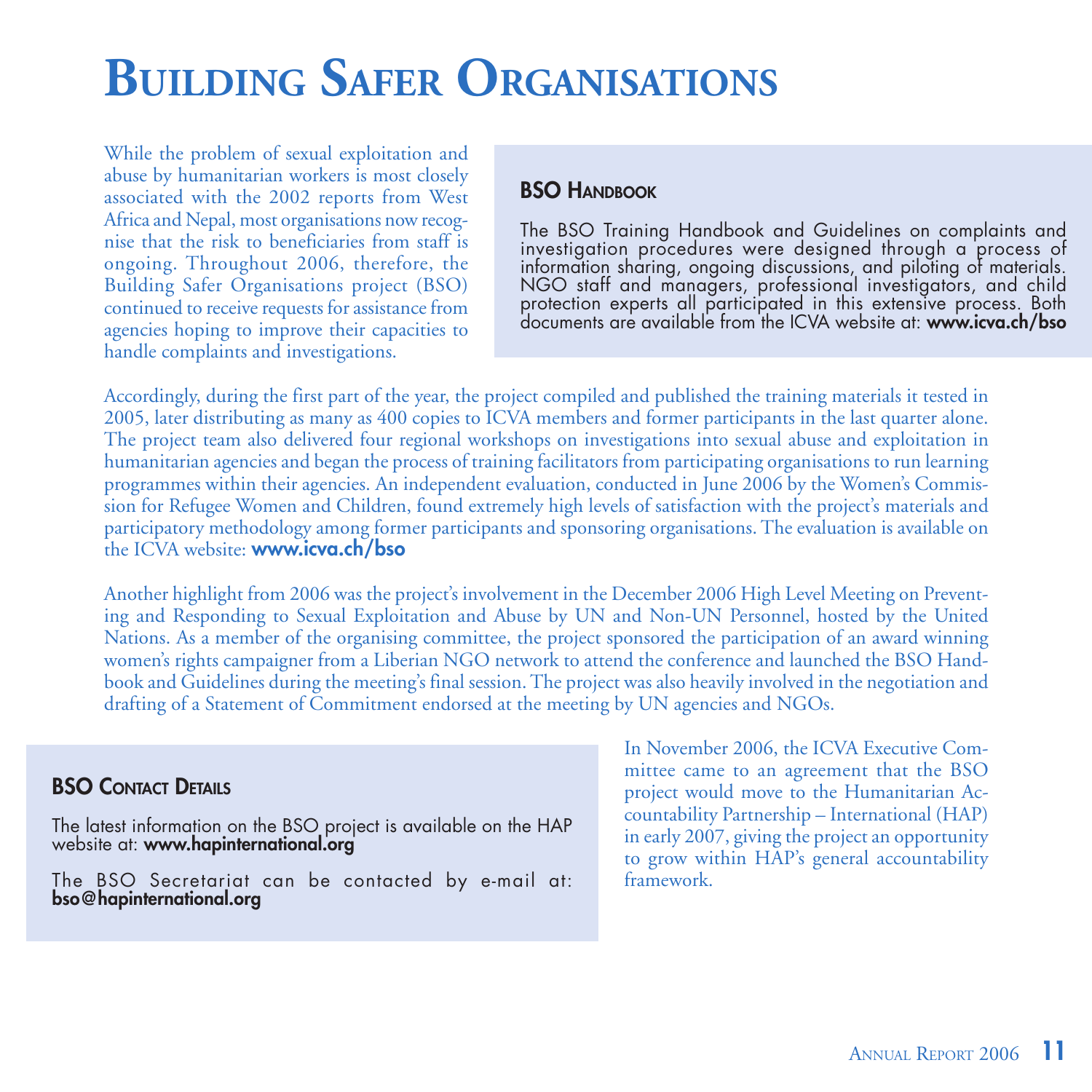### **ADVOCACY ON NEGLECTED CRISES**

For the past several years, one of the goals of the ICVA network has been to draw attention to crises that are "neglected" by the international community. In 2006, the Secretariat helped do so in two situations, in partnership with UN agencies and in the context of the IASC. The first was the situation in Katanga Province of the Democratic Republic of Congo (DRC) and the second was in the Central African Republic (CAR). The aim was to gain the attention of the international community and NGOs, in particular, and help put a spotlight on the need to better respond to humanitarian needs in these situations.

The Secretariat's mission to Katanga was undertaken in conjunction with OCHA to look at the cluster roll-out [see piece entitled *Clusters Continued*]. The situation in Katanga, in March 2006, saw internally displaced persons in need of protection and assistance, without a requisite number of humanitarian actors to respond to these needs. A report was broadly circulated to the ICVA membership and briefings were held in Geneva on the situation. A few NGOs did work together to try and better respond to the situation, but funds were not as quickly forthcoming as was needed, with the result that the response was not in line with the needs. In fact, by the time the money was made available, many of the IDPs had started to return. On the positive side, however, the lessons learned from this situation contributed to improving the pooled funding mechanism in the DRC.

The humanitarian situation in CAR was brought to the attention of the IASC by the Resident and Humanitarian Coordinator, Toby Lanzer, in July 2006. An inter-agency mission, led by UNICEF, went to CAR in November 2006 and included the ICVA Secretariat, representing the NGO community, as well as a representative of the Swedish government, representing donors. The mission met with various representatives in CAR, as well as travelling to the northwest and visiting a number of persons who had been displaced. The mission reaffirmed much of the analysis of the country team, which highlighted a protection crisis in the northwest, with many people hiding in forests out of fear.

The mission to CAR presented a joint report (available at www.icva.ch) and proceeded to carry out a number of briefings by various mission members in Brussels, Geneva, New York, Paris, and Washington to raise awareness of the situation to humanitarian actors and to donors. There was a clear commitment to doing a follow-up mission six months later, with a smaller group, which still included ICVA Secretariat and the Swedish government. While the increase in humanitarian actors and funds for CAR cannot be solely attributed to the mission, it undoubtedly played a contributing role.

The model of the CAR mission is one that should be replicated – the inclusive nature of the mission allowed for the views of donors, NGOs, and UN agencies to be incorporated and drew directly from conversations with displaced persons, as well as humanitarian organisations and government officials. Much of the success in the mission, however, was as a result of the strong, partnership-oriented approach of the team leader, Ibrahima Fall of UNICEF.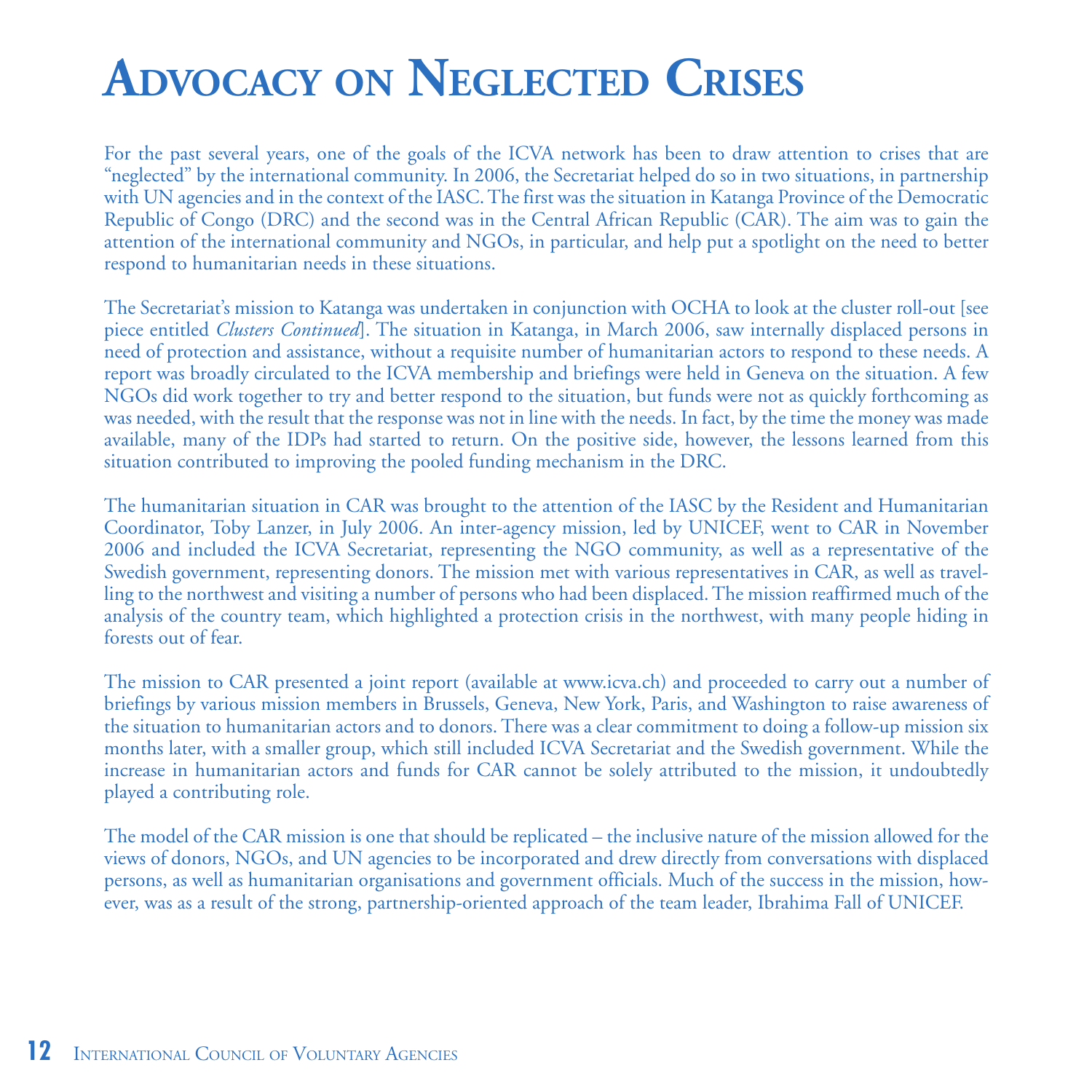# **APPOINTING QUALIFIED HUMANITARIAN COORDINATORS**

One of the pillars of the UN-led humanitarian reform was the strengthening of the function of the Humanitarian Coordinator (HCs). The role of the Humanitarian Coordinator in emergency response is one that is meant to service the broader humanitarian community. While this function has been in place since the mid-nineties, too often candidates have been appointed who did not have the requisite skills and experience. A key element involved in this pillar was to try and make the HC pool (which until last year had only been a tool on paper) and appointment process more open to humanitarian actors outside of the UN. Those who have thorough operational humanitarian experience, which is one of the key HC qualifications, are found in much greater numbers outside of the UN system than within it.

A call was put out to NGOs, the Red Cross/Red Crescent Movement, and the International Organization for Migration to find suitable candidates that could potentially become HCs. A pool of applicants was selected, with the hope that they would be called upon to act as HCs in a necessary situation, for up to a year. Their organisations would allow them the time off and they would be able to contribute, hopefully, to a better humanitarian response. Prior to deployment, the idea was that they would undergo some familiarisation with the role of an HC, such as working with an existing HC for a period of months. Some of them would also undergo the Resident Coordinator (RC) assessment, to provide the possibility for them to act as an HC and RC, and because there are many aspects of the RC assessment that can also provide indicators for a good HC.

The first non-UN appointment from the HC pool was to Uganda and was from an ICVA member agency. Unfortunately, the appointment was made rather quickly, during the last few days of the previous Emergency Relief Coordinator's term. Due to a number of complicating factors, the post eventually had to be withdrawn.

The consequence of this experience, however, seems to be a reluctance to have separate HCs from RCs. As one NGO representative pointed out at an HC retreat, combining the positions of HCs and RCs (along with other roles, like Designated Official (DO) for UN security and/or Deputy Special Representative of the Secretary-General (DSRSG) and/or Resident Representative of UNDP) requires a "superman" or "superwoman". Given that such superheroes are few and far between, it would seem that a rethinking of the system is required so that each of these positions can be adequately carried out. Otherwise, the achievements in the strengthening of the HC function might turn out to be artificial.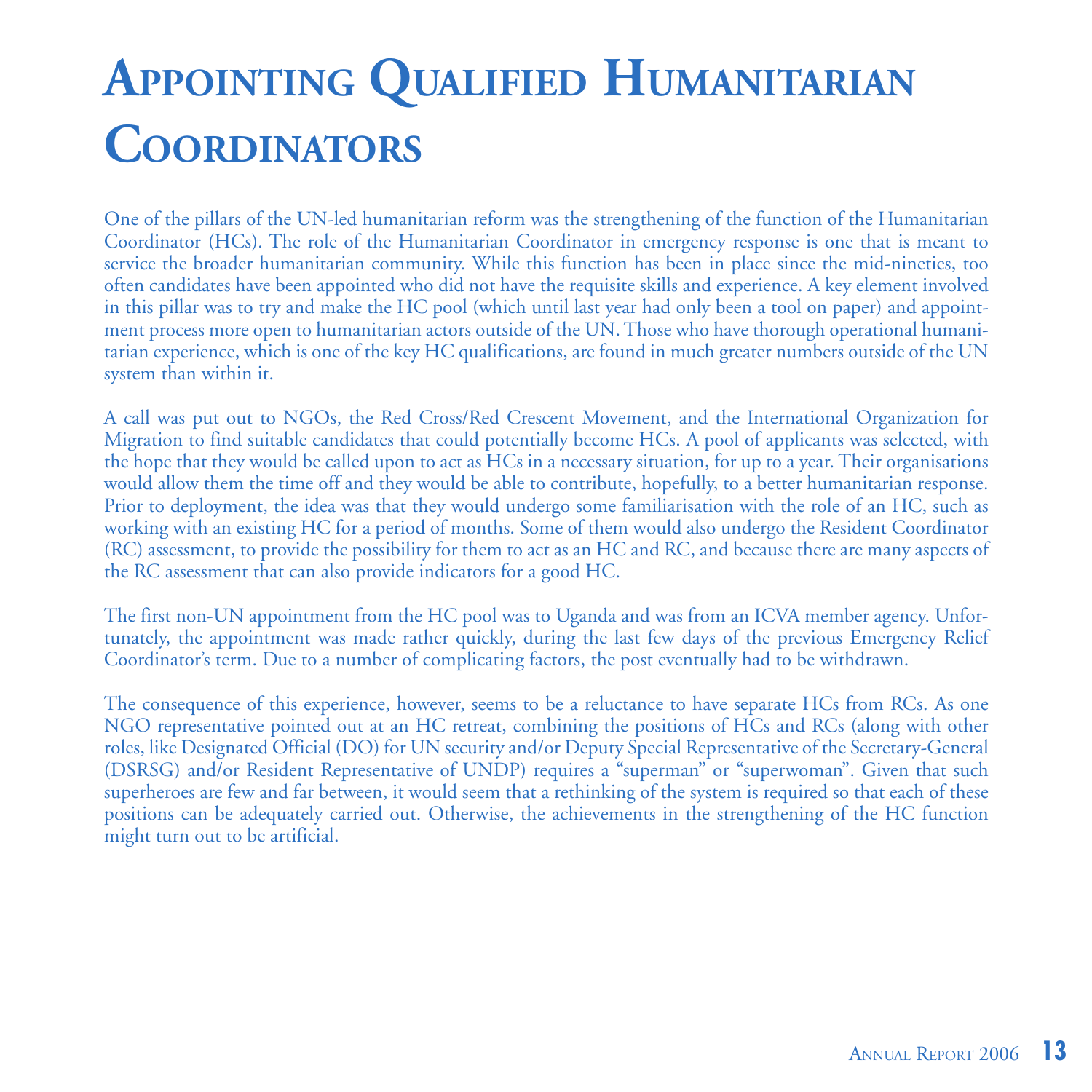### **ICVA ASSISTS IN NEW NGO COMMITMENTS**

As in the follow-up to the Rwandan genocide and refugee exodus in 1994, the response to the Indian Ocean tsunami was subject to a number of significant evaluations and initiatives to help humanitarian agencies learn lessons for the future. The NGO Impact Initiative, initiated by the UN Special Envoy for Tsunami Recovery, Bill Clinton, was one of these processes that pushed NGOs to adopt measures to improve their performance in a number of key areas.

With a commitment to supporting NGOs' improved performance, ICVA accepted an invitation from a coalition of nine US-based NGOs, brought together by Special Envoy Clinton, to host consultations in Geneva. A meeting was held at ICVA's offices in mid-July, while a second meeting, hosted and chaired by the ICVA Secretariat, took place in October at the Centre for Humanitarian Dialogue in Geneva.

ICVA member All India Disaster Mitigation Institute (AIDMI) hosted a *Strategic Roundtable on the Office of Special Envoy/NGO Impact Initiative* (OSE/NII) following up on the meetings organised by ICVA in July. The event was held in August 2006 in Chennai and focused on drawing feedback from participants on the Initiative's five themes. The roundtable also discussed complementarities with other key international efforts, such as the Tsunami Evaluation Coalition (TEC). A report of the roundtable was published by AIDMI shortly after (see: **www.southasiadisasters.net**).

Areas of focus for discussions included: accountability, coordination, local capacity, human rights, and NGO professionalism. Overshadowing all these debates was the issue of a centralised mechanism or structure to certify NGOs. As in the Rwandan refugee crisis, the response to the tsunami saw new NGOs active in a situation in which many of them had little or no experience. A certification system might exclude these newcomers from the humanitarian response.

The consultations on a draft proposal for a new, centralised quality assurance mechanism, which would certify NGOs, as well as monitor their performance, led to a rather watered-down final text. Many of the NGOs participating in the process pointed to existing structures and bodies, such as, for example, the Humanitarian Accountability Partnership – International, which already play such a role. Instead, these NGOs committed to reporting publicly on an annual basis on the progress they have made on the NGO Impact Initiative's recommendations. Their winning argument has been that much of what was originally proposed is already done by them.

Another aspect affecting the value of some of the NGO Impact Initiative's recommendations relates to the specific circumstances of the tsunami. Response to a natural disaster will see recovery efforts starting on day one. Relationships with authorities and local communities are likely to be significantly less dominated by political and security factors, such as access and freedom of movement, compared with the often limited acceptance of humanitarian agencies and strained relations with local powers in war situations.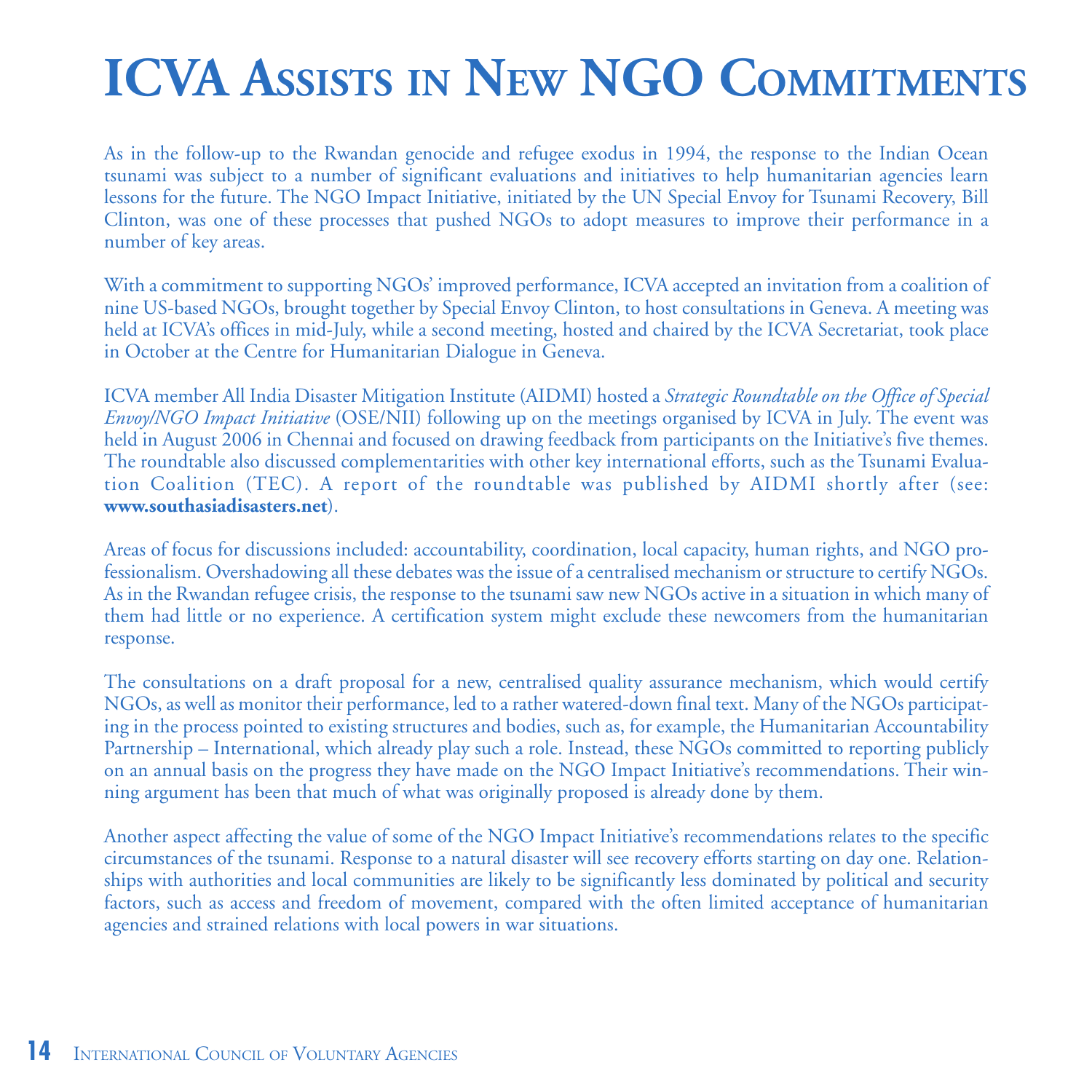### **TO IMPROVE PERFORMANCE**

The recommendations as to what the relationships between internationals and locals should look like should, therefore, should have made a clear caveat related to the difference between humanitarian action in armed conflict and the response to natural disasters. Unfortunately, the report of the initiative does not articulate this essential distinction very well.

Looking at the NGO Impact Initiative one year later, there are some fears that its lengthy report has collected dust on too many shelves. Follow-up on valuable recommendations, such as the need for devoting resources to coordination and influencing donor behaviour, with regards to including support for enhancing local capacities, should not go lost. ICVA, therefore, remains committed to improving humanitarian action through the promotion of these lessons-learned initiatives and ensuring their follow-up. It should not take another major disaster to remember the lessons that should have been learned much earlier.

### **NEW ICVA WEBSITE LAUNCHED**

In 2006, ICVA was very pleased to launch the new, improved version of the ICVA website: **www.icva.ch**

The updated website design has a slicker look and provides access to information in a clearer and more user-friendly format, making it easier for members to find what they need. New features include intuitive navigation bars, easyto-use tables of contents, and an improved search function. In addition, the website integrates a comprehensive database that allows ICVA to better tailor e-mail distribution lists to its members' needs.

A very positive response to the new look was received from ICVA members, with appreciative feedback on the more professional format, which makes identifying the source of information and accessing documents easier and faster. Overall usage of the site has now increased almost tenfold and users are spending

less time navigating within the site. There is also increased usage of the public sections of the website being generated from outside the ICVA network.

ICVA expresses great appreciation for the success of the improved website to its creators, Wyrdwright, Inc., which tailored the design and functions to ICVA's particular needs. In addition to its attentive and detailed design and construction of the site, Wyrdwright provided an extremely generous in-kind donation of CHF 59,595.50 towards the cost of the website overhaul.

For more information on Wyrdwright, please see: **www.wyrdwright.com**

#### **WEBSITE PASSWORDS**

Each staff member of an ICVA member organisation is entitled to a password to the ICVA website:<br>www.icva.ch. ICVA members simply need to send a message to **webmaster@icva.ch** requesting a username and password.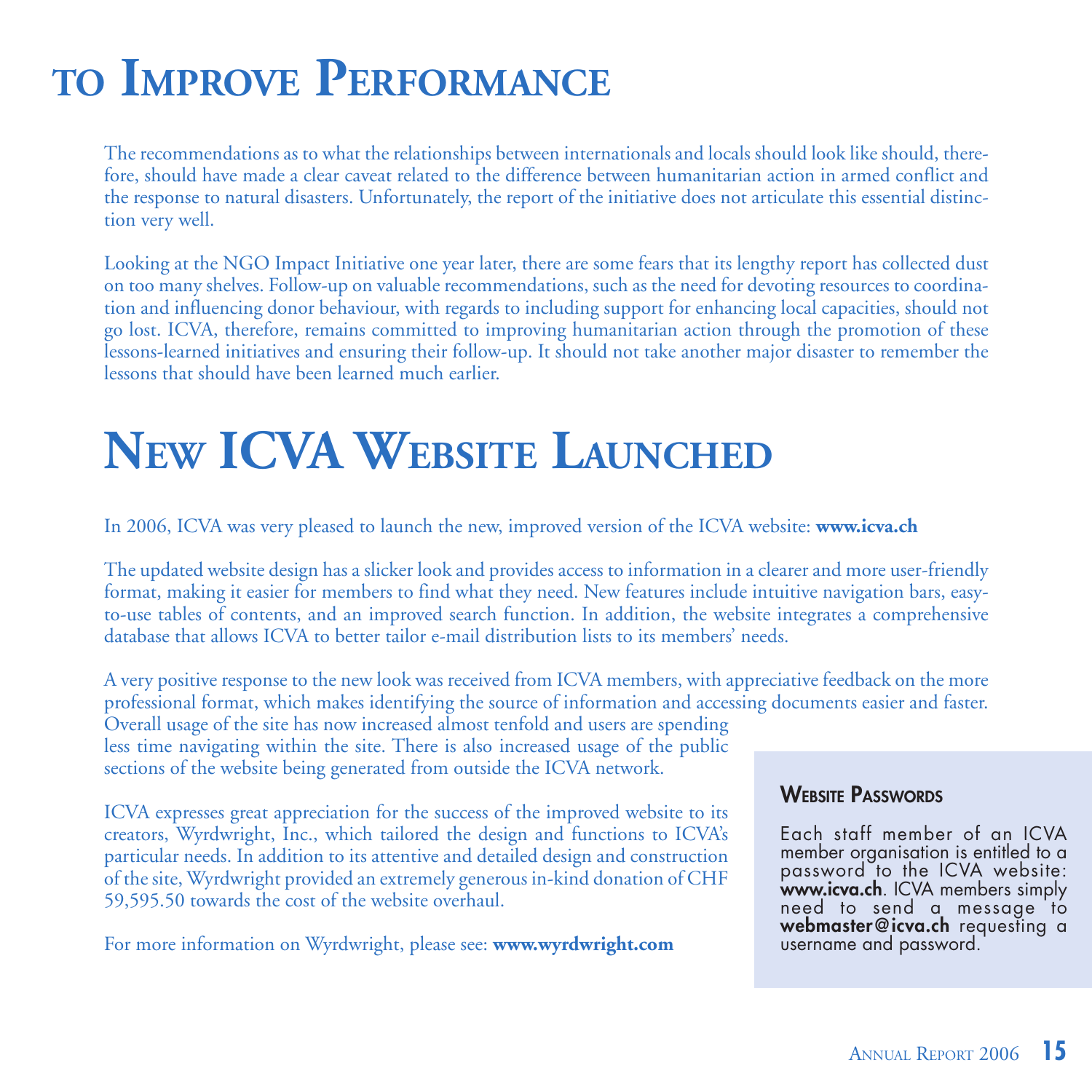### **TAKING THE TIME TO DISCUSS THE IMPACT**

In order to stimulate discussion and to have an honest reflection before going into the  $13<sup>th</sup>$  General Assembly, the ICVA Secretariat organised a one-day conference on *NGOs: The Principles and Politics of Humanitarian Action*. The conference was meant to provoke ICVA members to be self-critical and to engage in assessing how differences and diversity impact on humanitarian work. By bringing together a range of experiences and actors – from governments to NGOs to UN agencies to the Red Cross/Red Crescent Movement, the hope was that debate would be stimulated. The ideas generated were fed into the General Assembly.

The Conference was divided into three sub-themes:

- ♦ *Understanding Our Differences As It Is Now*;
- ♦ *Managing Our Diversity As It Should Be*; and
- ♦ *Future Challenges: Are We Ready to Meet Them As It Could Be*.

The keynote address by Angelo Gnaediger, ICRC Director-General, looked at *The Value of Diversity*. He emphasised three points: the diversity of the humanitarian community and the basic implications of this diversity; the guidance that International Humanitarian Law (IHL) provides about humanitarian space; and ways to improve communication between different humanitarian actors. He spoke of collaboration needing to be field-orientated and realitybased.

During the panel discussions, it was made clear that diversity is apparent in the motivations and methodologies of all humanitarian actors. There is, however, a need for greater clarity in what organisations are trying to achieve so that we can better understand why they take different decisions. We also have to address the challenges of working through the differences between national NGOs and international NGOs. The term "capacity building" can be seen as patronising and we should, instead, be looking to harness existing local capacity, which is often ignored. There is also a need for greater dialogue to improve understanding between western NGOs and Islamic NGOs.

There were discussions about how the *Code of Conduct for the International Red Cross and Red Crescent Movement and NGOs* can be better put into practice, while involving the voices of beneficiaries for a more coherent response. While we have many standards and tools already in the humanitarian community, what is needed is enforcement of their application. It was, however, suggested that the only way to really make humanitarian actors more accountable was to actually "name and shame" by leaking stories to the media. Another felt that it would be better if NGOs were more transparent and put evaluations out in the public domain, in order to have people trust them more.

In looking to the future, it was made clear that the way forward was to get "our own houses in order," given the increasing number of actors on the humanitarian scene. At the same time, while some humanitarian organisations might be able to create a "super league" that upholds high professional standards, there also had to be the realisation that international agencies are not the only ones that are the life savers, given that they usually arrive after disasters strike. There is a need for real support by northern and southern NGOs, which goes beyond simply talking about it.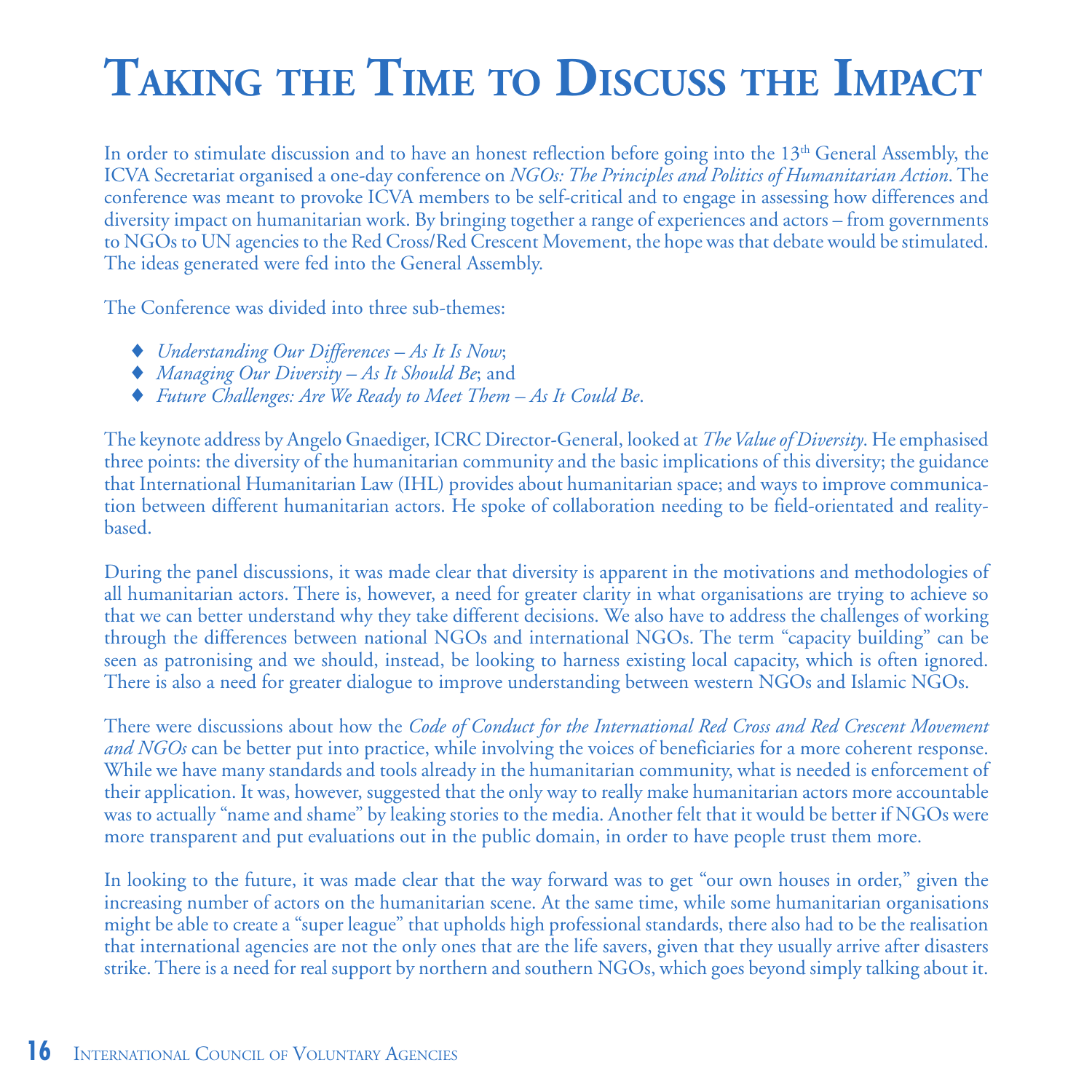### **OF DIVERSITY**

Two major challenges put to the conference participants in terms of the future were the polarisation between the rich and the poor (both between, and within, countries) and the increasing impact of technology. The question put to the conference was whether organisations have what it takes to be transformational to react to these challenges.

The debates that took place during the conference helped the ICVA membership think creatively about three central issues in the Strategic Plan: representation and advocacy, the "southern" voice; and membership criteria. Members were able to provide creative suggestions as to how the network would evolve from 2006-2008. They also elected a new Executive Committee to oversee the work of the network.

The challenges posed at the conference and discussed at the General Assembly will need to continue to be addressed by the ICVA membership. The real challenge will be to make sure that our day-to-day work does not overwhelm our ability to address the bigger challenges out there.

#### **ICVA CONFERENCE 2006 NGOS: THE PRINCIPLES AND POLITICS OF HUMANITARIAN ACTION**

**Welcome:** Dr. Elizabeth Ferris, ICVA Chair, and Ambassador Blaise Godet, Swiss Permanent Representative

**Keynote Address:** Mr. Angelo Gnaediger, ICRC Director-General

#### **Understanding Our Differences: As It Is Now**

Facilitator: Ms Lola Gostelow, Consultant

- ♦ Mr. Kenny Gluck, MSF-Holland
- ◆ Mr. Lewis Sida, Consultant, Co-Author of ICVA/SCHR Commentary on NGO/RC Code of Conduct
- ♦ Mr. Abdel-Rahman Ghandour, Author of "Jihad Humanitaire", formerly Special Assistant to the SRSG on the Great Lakes Region and soon to be with UN IRIN-Middle East
- ♦ Mr. T. Mufizar Mahmud, Forum Bangun Aceh

#### **Managing Our Diversity: As It Should Be**

Facilitator: Mr. George Devendorf, Mercy Corps

- ♦ Ms Jeanne Samuel, Consortium of Humanitarian Agencies, Sri Lanka
- ♦ Dr. Hugo Slim, Centre for Humanitarian Dialogue
- ♦ Dr. Hany El-Bana, Islamic Relief
- ◆ Mr. Ton van Zutphen, World Vision International

#### **Future Challenges: How Can We Get Ready to Meet Them?: As It Could Be**

Facilitator: Mr. Antonio Donini, Tufts University

- ♦ Dr. Mukesh Kapila, WHO
- ♦ Mr. Anders Ladekarl, Danish Red Cross
- ♦ Dr. Jemilah Mahmood, MERCY Malaysia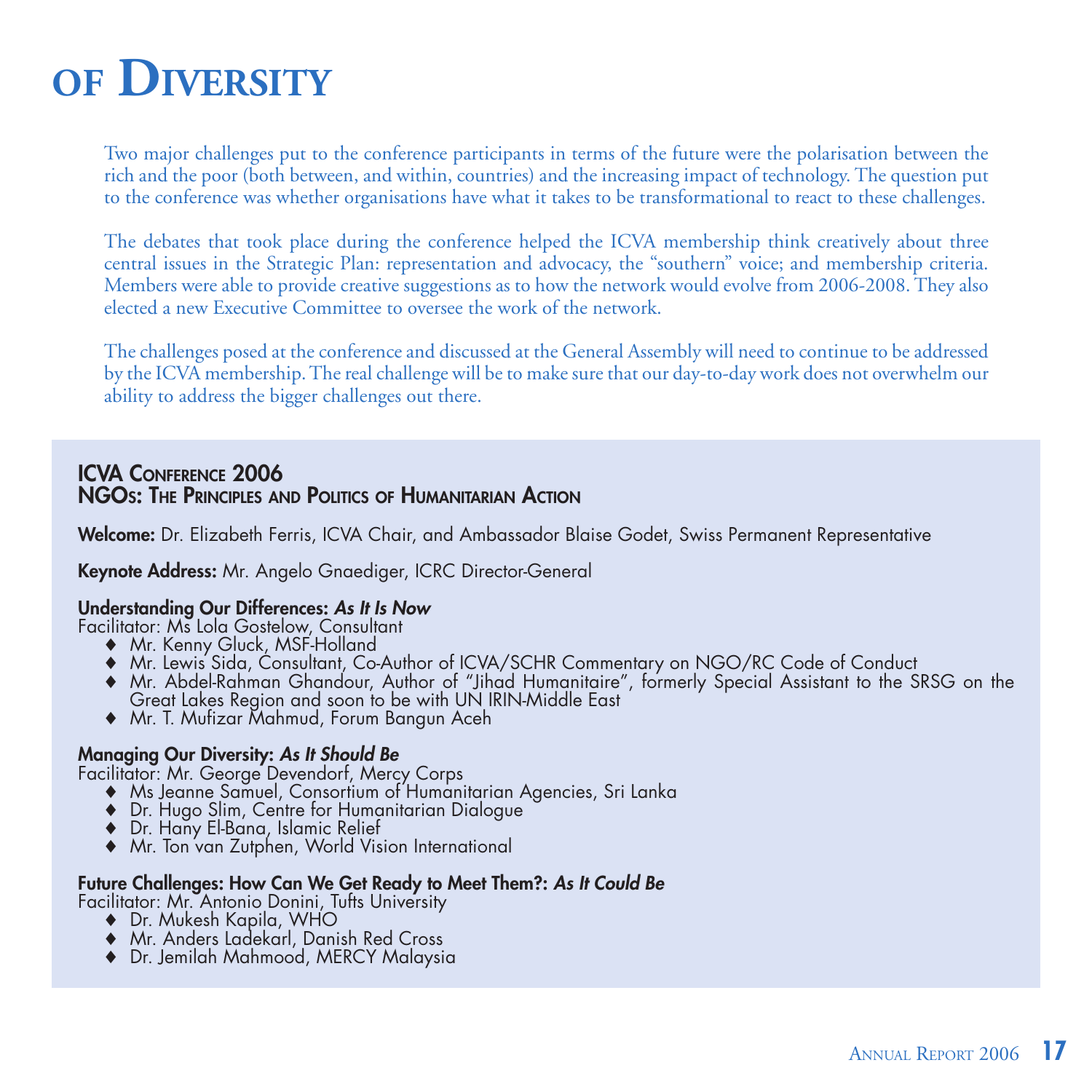# **NGOS GET A ROLE IN UNHCR'S EXCOM CONCLUSIONS PROCESS**

Each year, UNHCR's Executive Committee (EXCOM) adopts a number of Conclusions on International Protection, which are meant to provide guidance on protection issues and fill gaps in the international protection regime. These Conclusions are negotiated between Member States of UNHCR's EXCOM and for years, NGOs had been trying to get their input into the Conclusions by directly lobbying Member States. This function expanded on ICVA's continuing role in facilitating NGO statements to UNHCR's Standing and Executive Committees. Many NGOs use EXCOM Conclusions in their advocacy work, as well as at a very practical level in terms of their refugee work at the national level. By feeding in direct experiences, NGOs have always aimed to ensure that Conclusions raise the standards of protection for refugees, asylum-seekers, and other persons of concern to UNHCR.

Based on a decision of UNHCR's EXCOM in 2004, NGOs were able to provide written consolidated comments on the drafts of the EXCOM Conclusions for the first time in 2005. The drafts were distributed through the ICVA Secretariat, which gathered and consolidated NGO comments to present to Member States. NGOs were also able to present their consolidated views, through ICVA, to a preliminary meeting before the negotiations began on each of the draft Conclusions. Interestingly, there were very few questions and little interaction from Member States on the NGO input during those preliminary meetings.

In 2006, a thematic Conclusion was adopted on Women and Girls at Risk – a topic that had been put forward by a number of NGOs concerned by the protection gaps that exist in the international protection regime. Much of the language of the Conclusion drew upon the practical experiences of NGOs, which were able to provide comments on various versions of the conclusion through a process agreed by the Executive Committee.

One of the challenges in consolidating the views of NGOs was, of course, the fact that some NGOs had differing perspectives on what should or should not be included in the drafts. As often happens, the ICVA Secretariat was put in the difficult position of having to make a judgement call, at short notice, as to which NGO comments to include when there were contradictory inputs. The fact that NGOs must provide a consolidated perspective to UNHCR's governing bodies will always result in a diverse range of views being forced to compromise, to a degree, in order to arrive at a consensus.

There are questions about how States view NGO comments on the draft Conclusions and, thus, how useful a process it is for NGOs to take the time to provide consolidated comments. Several Member States seem to be wary of NGO input and shy away from including it simply because the input comes from NGOs. It may be that lobbying individual governments about particular issues in the Conclusions might be the most effective way of getting changes incorporated. At the same time, continuing to have access to the drafts will be essential for such lobbying to take place.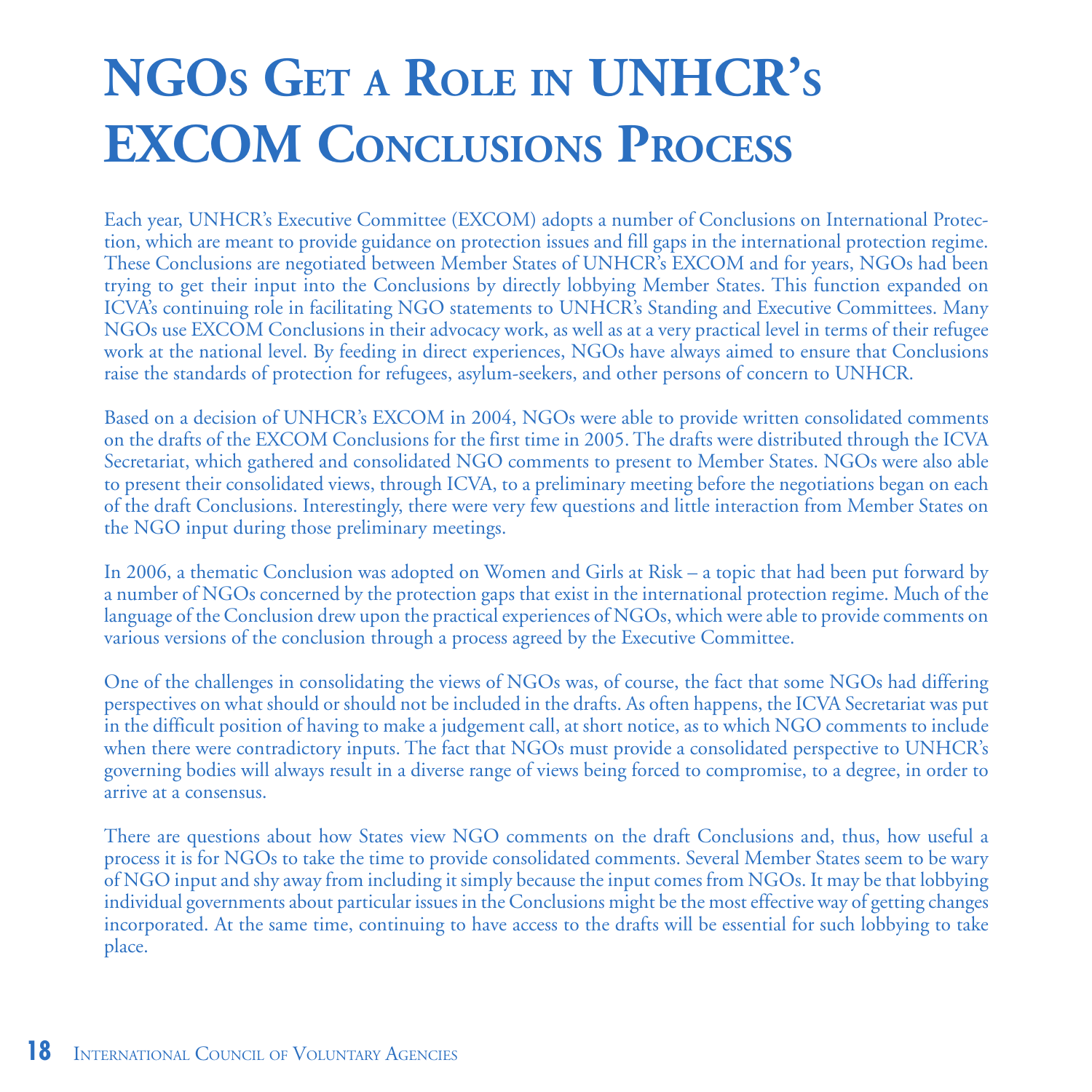### **FINANCES**

#### **Balance Sheet Statement as at 31 December, with comparative figures (all figures in Swiss francs)**

| <b>ASSETS</b>                                                                                                                                                                                                                                                                                                                       | 2004                                                                                       | 2005                                                                                | 2006                                                                                          |
|-------------------------------------------------------------------------------------------------------------------------------------------------------------------------------------------------------------------------------------------------------------------------------------------------------------------------------------|--------------------------------------------------------------------------------------------|-------------------------------------------------------------------------------------|-----------------------------------------------------------------------------------------------|
| Petty Cash                                                                                                                                                                                                                                                                                                                          | 1,776.50                                                                                   | 1,016.60                                                                            | 1,253.55                                                                                      |
| Cash in bank accounts<br><b>UBS CHF</b><br><b>UBS CHF</b> - Projects                                                                                                                                                                                                                                                                | 493,668.82<br>107,768.52<br>385,900.30                                                     | 435,922.52<br>300,029.93<br>135,892.59                                              | 491,765.46<br>490,827.21<br>938.25                                                            |
| Accounts receivable and prepaid expenses<br>Accounts receivable<br>Taxes on interest income<br>Prepaid expenses<br>US Bureau of Population, Refugees and Migration (BPRM) via International                                                                                                                                         | 120,762.90<br>113,840.15<br>186.85<br>6,735.90                                             | 66,785.39<br>8,566.55<br>345.74<br>32,047.30                                        | 200,536.43<br>52,165.69<br>550.89<br>0.00                                                     |
| <b>Rescue Committee</b><br>Canadian International Development Agency (CIDA)<br>US Bureau of Population, Refugees and Migration (PRM) via InterAction<br>Office of U.S. Foreign Disaster Assistance (OFDA) via InterAction                                                                                                           | 0.00<br>0.00<br>0.00<br>0.00                                                               | 25,825.80<br>0.00<br>0.00<br>0.00                                                   | 41,742.25<br>10,760.00<br>71,390.20<br>23,927.40                                              |
| Guarantee deposit                                                                                                                                                                                                                                                                                                                   | 1,023.05                                                                                   | 8,327.60                                                                            | 8,363.60                                                                                      |
|                                                                                                                                                                                                                                                                                                                                     | 617,231.27                                                                                 | 512,052.11                                                                          | 701,919.04                                                                                    |
| <b>LIABILITIES</b>                                                                                                                                                                                                                                                                                                                  |                                                                                            |                                                                                     |                                                                                               |
| Accounts payable                                                                                                                                                                                                                                                                                                                    | 38,457.70                                                                                  | 37,022.05                                                                           | 18,479.30                                                                                     |
| IM World Aid (member loan due 31.12.98)                                                                                                                                                                                                                                                                                             | 135,125.00                                                                                 | 131,125.00                                                                          | 60,600.00                                                                                     |
| <b>Accruals &amp; Provisions</b>                                                                                                                                                                                                                                                                                                    | 24,500.00                                                                                  | 6,500.00                                                                            | 7,749.00                                                                                      |
| Foreign Affairs Canada<br><b>International Rescue Committee</b><br>Canadian International Development Agency<br><b>UNHCR</b><br><b>Stichting Vluchteling</b><br>Royal Danish Ministry of Foreign Affairs<br>Swedish International Development Cooperation (SIDA)<br>Oak Foundation<br>Reach Out Refugee Protection Training Project | 12,371.85<br>45,497.95<br>288,014.85<br>6,420.00<br>786.75<br>0.00<br>0.00<br>0.00<br>0.00 | 7,695.20<br>0.00<br>161,686.25<br>0.00<br>0.00<br>41,121.40<br>0.00<br>0.00<br>0.00 | 7,695.20<br>0.00<br>0.00<br>0.00<br>0.00<br>39,996.40<br>33,537.92<br>163,236.30<br>22,430.35 |
| Reserve (-deficit) carry over at 31 December                                                                                                                                                                                                                                                                                        | 66,057.17                                                                                  | 126,902.21                                                                          | 348,194.57                                                                                    |
|                                                                                                                                                                                                                                                                                                                                     | 617,213.27                                                                                 | 512,052.11                                                                          | 701,919.04                                                                                    |

### **AUDIT REPORT**

ICVA's full audit report is available upon request from the ICVA Secretariat: **secretariat@icva.ch**.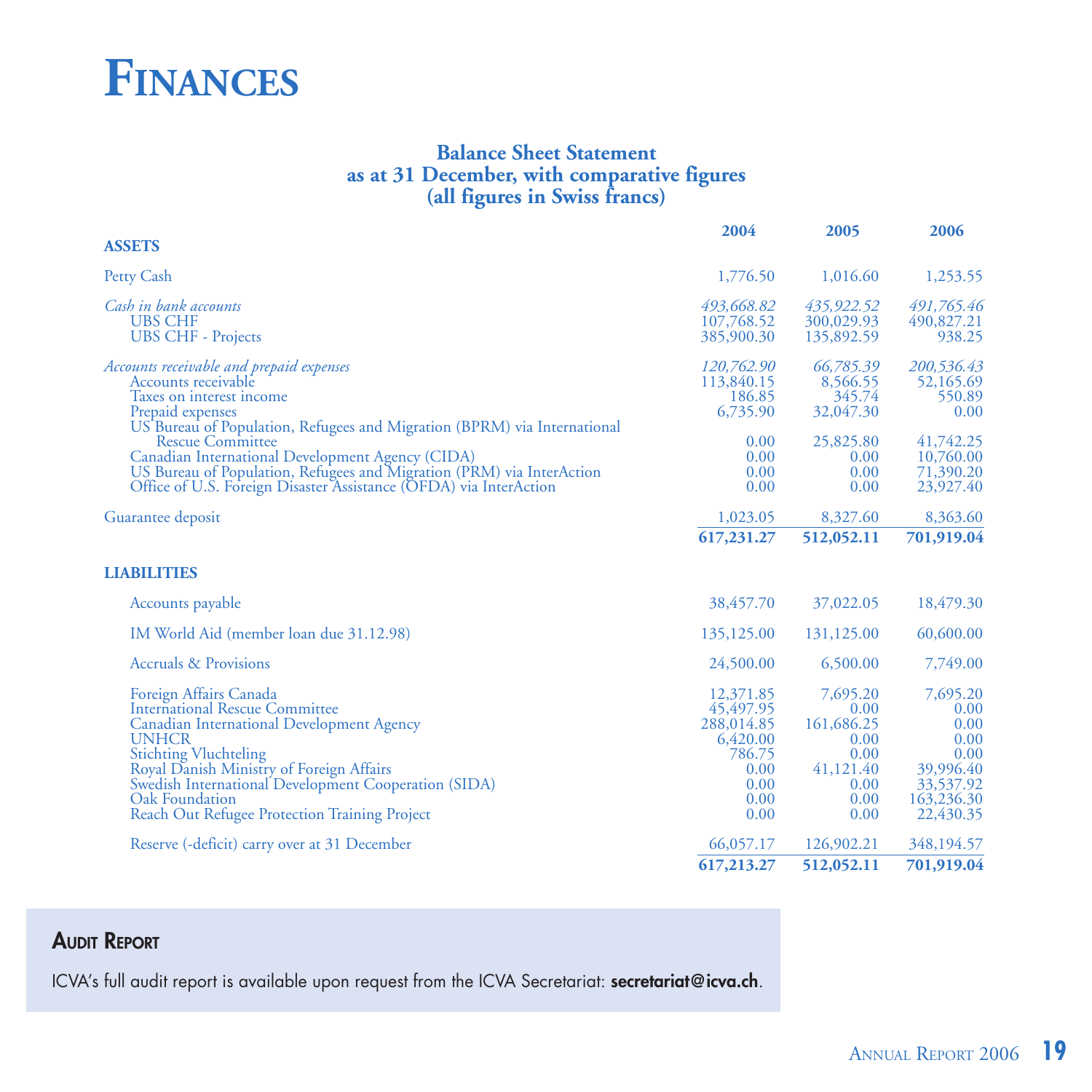

#### **Statement of Income and Expenditures 1 January to 31 December, with comparative figures (all figures in Swiss francs)**

| 2004                     | 2005                                                                                                                | 2006                                                                                                              |
|--------------------------|---------------------------------------------------------------------------------------------------------------------|-------------------------------------------------------------------------------------------------------------------|
|                          |                                                                                                                     |                                                                                                                   |
| 263,827.73<br>103,000.00 | 240,137.60<br>103,150.00                                                                                            | 302,173.14<br>105,836.00                                                                                          |
| 45,476.93<br>100,000.00  | 59,175.06<br>100,000.00                                                                                             | 93,073.50<br>100,000.00<br>116,279.00                                                                             |
| 34,179.00<br>83,000.00   | 30,812.50<br>0.00                                                                                                   | 29,651.50<br>0.00<br>$-786.75$                                                                                    |
| 26,343.00<br>0.00        | 0.00<br>0.00                                                                                                        | 0.00<br>59,595.50                                                                                                 |
| 495.60<br>7,600.00       | 207.90<br>23,550.00                                                                                                 | 22,089.00<br>558.40<br>194,627.65                                                                                 |
| 663,922.26               | 674,098.81                                                                                                          | 1,023,096.95                                                                                                      |
|                          |                                                                                                                     |                                                                                                                   |
|                          |                                                                                                                     |                                                                                                                   |
| 250,218.85<br>10,510.97  | 283,705.40<br>9,022.00                                                                                              | 388,590.73<br>0.00                                                                                                |
| 130.00                   | 42,036.05<br>2,468.56                                                                                               | 110,238.58<br>239.70                                                                                              |
| 9,198.80<br>1,770.00     | 13,501.61<br>0.00                                                                                                   | 66,948.60<br>15,808.60<br>40,789.95                                                                               |
| 12,036.30<br>22,304.30   | 43,428.69<br>31,281.82                                                                                              | 15,923.25<br>7,229.69<br>12,921.85                                                                                |
| 41,009.30<br>19,628.14   | 41,828.15<br>22,011.30                                                                                              | 41,644.15<br>19,252.25                                                                                            |
| 2,090.43                 | 1,481.12                                                                                                            | 4,900.00<br>580.45<br>0.00                                                                                        |
| 0.00<br>0.00             | 36,603.80<br>5,163.00                                                                                               | 0.00<br>0.00                                                                                                      |
| 0.00<br>0.00             | 0.00<br>0.00                                                                                                        | 24,422.48<br>4,007.21<br>31,638.44                                                                                |
| 0.00                     | 305.00                                                                                                              | 0.00<br>785,135.93                                                                                                |
|                          |                                                                                                                     | 237,961.02                                                                                                        |
|                          | 0.00<br>0.00<br>0.00<br>89,461.90<br>28,240.15<br>10,075.50<br>3,000.00<br>0.00<br>0.00<br>499,674.64<br>164,247.62 | 116,279.00<br>786.75<br>0.00<br>44,724.40<br>9,120.26<br>3,000.00<br>26,383.70<br>0.00<br>616,064.86<br>58,033.95 |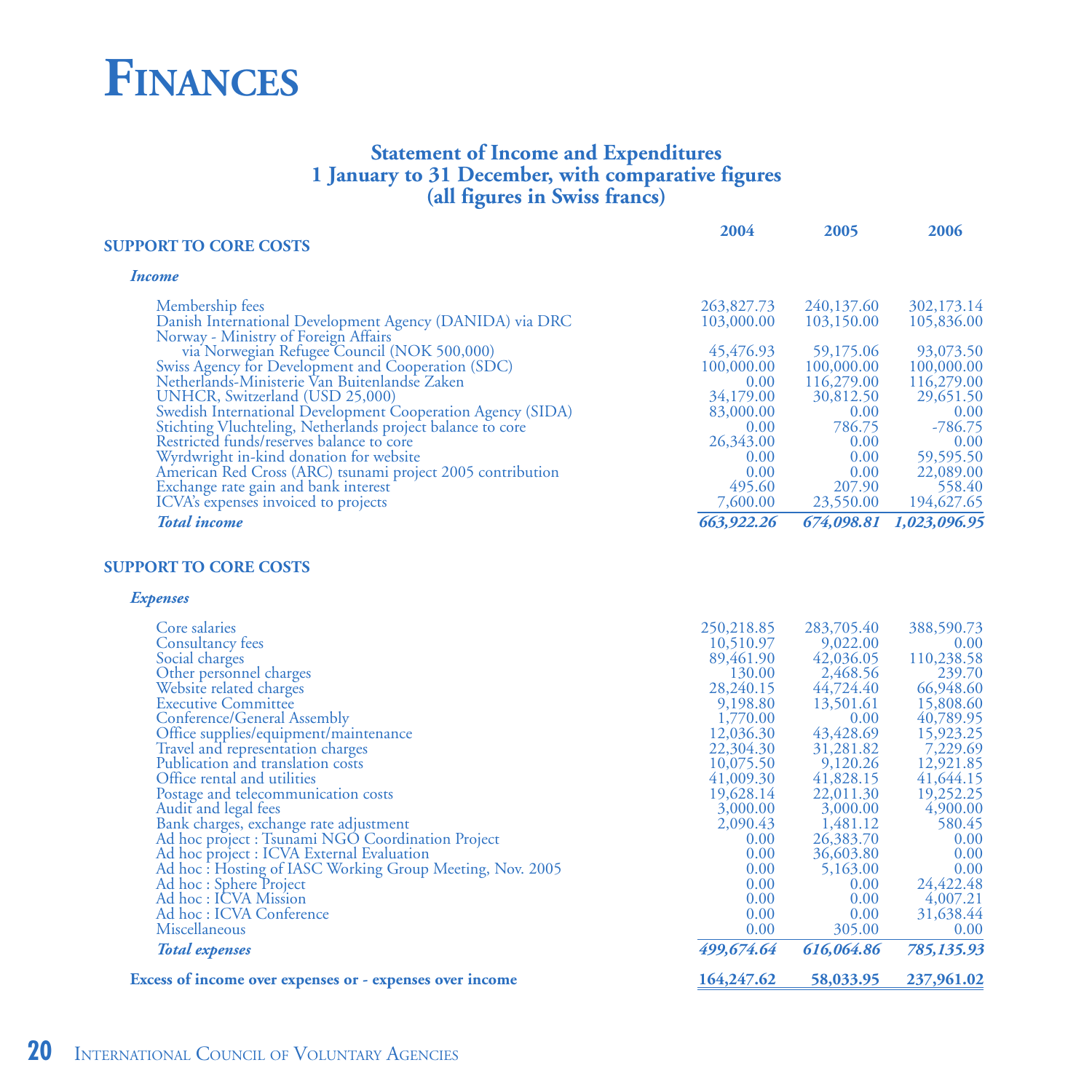| <b>IASC Humanitarian Workshop 2004</b>                                                         | 2004      | 2005      | 2006       |
|------------------------------------------------------------------------------------------------|-----------|-----------|------------|
|                                                                                                |           |           |            |
| <b>Income</b>                                                                                  |           |           |            |
| <b>Fund balance previous year</b><br>Foreign Affairs Canada                                    | 0.00      | 12,371.85 | 7,695.20   |
| <b>Grant received</b>                                                                          |           |           |            |
| Foreign Affairs Canada                                                                         | 28,649.25 | 0.00      | 0.00       |
| <b>Total</b> <i>income</i>                                                                     | 28,649.25 | 12,371.85 | 7,695.20   |
| <b>Expenses</b>                                                                                | 16,277.40 | 0.00      | 0.00       |
| <b>Reimbursements</b><br>Foreign Affairs Canada                                                | 0.00      | 4,676.65  | 0.00       |
| Funds available at the end of the year<br>Foreign Affairs Canada                               | 12,371.85 | 7,695.20  | 7,695.20   |
| <b>Total</b> expenses                                                                          | 16,277.40 | 12,371.85 | 7,695.20   |
| Excess of income over expenses or - expenses over income                                       | 12,371.85 | 0.00      | 0.00       |
|                                                                                                |           |           |            |
| <b>Increasing NGO Engagement with the IASC</b>                                                 |           |           |            |
| <b>Income</b><br>Fund balance previous year                                                    |           |           |            |
|                                                                                                |           |           | 121,945.80 |
| <b>Grant</b> received<br>Swedish International Development Cooperation (SIDA)                  |           |           | 121,945.80 |
| <b>Total</b> <i>income</i>                                                                     |           |           | 121,945.80 |
| <b>Expenses</b>                                                                                |           |           | 88,407.88  |
| Funds available at the end of the year<br>Swedish International Development Cooperation (SIDA) |           |           | 33,537.92  |
| <b>Total expenses</b>                                                                          |           |           | 121,945.80 |
| Excess of income over expenses or - expenses over income                                       |           |           | 0.00       |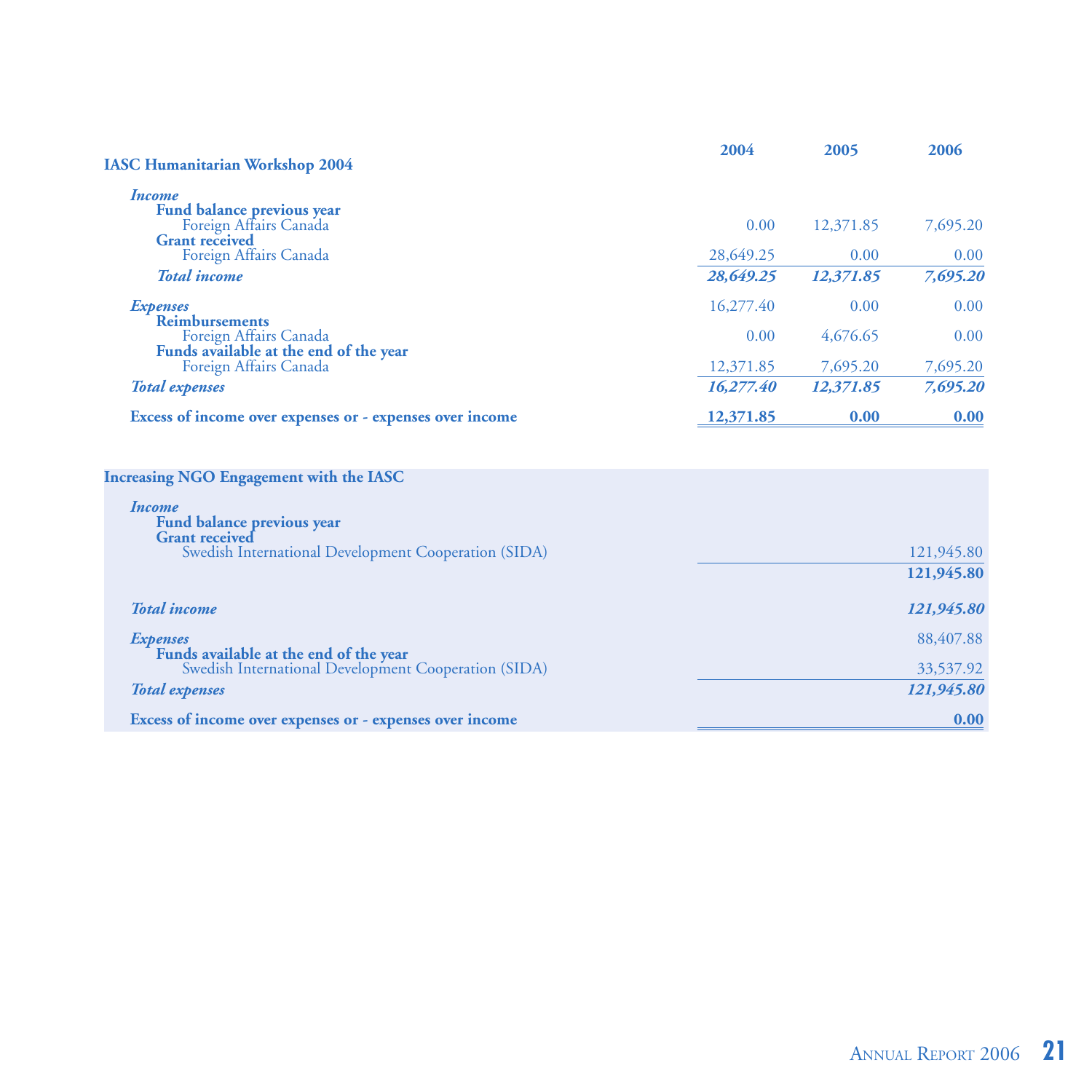### **FINANCES**

| <b>Building Safer Organisations Project</b>                                                                                | 2004                      | 2005                       | 2006                         |
|----------------------------------------------------------------------------------------------------------------------------|---------------------------|----------------------------|------------------------------|
| <i>Income</i>                                                                                                              |                           |                            |                              |
| Fund balance previous year                                                                                                 |                           |                            |                              |
| US Bureau of Population, Refugees and Migration (BPRM)<br>via International Rescue Committee                               | 0.00                      | 45,497.95                  | $-25,825.80$                 |
| Canadian International Development Agency (CIDA)<br><b>UNHCR</b>                                                           | 0.00<br>0.00              | 288,014.85<br>6,420.00     | 161,686.25<br>0.00           |
| <b>Grant received</b>                                                                                                      |                           |                            |                              |
| <b>Phase I</b>                                                                                                             |                           |                            |                              |
| US Bureau of Population, Refugees and Migration (BPRM)<br>via International Rescue Committee outstanding (2005 USD 20,236) | 112,970.00                | 166,245.45                 | 25,825.80                    |
| Canadian International Development Agency (CIDA)                                                                           | 288,014.85                | 0.00                       | 0.00                         |
| <b>UNHCR</b>                                                                                                               | 6,420.00                  | 0.00                       | 0.00                         |
| US Bureau of Population, Refugees and Migration (BPRM)<br>via International Rescue Committee Jan/Feb 2006 USD 25,371       |                           |                            | 32,543.40                    |
| <b>Phase II</b>                                                                                                            |                           |                            |                              |
| OAK Foundation (USD 169,018)                                                                                               | 0.00                      | 0.00                       | 207,773.85                   |
| <b>Total</b> income                                                                                                        | 407,404.85                | 506,178.25                 | 402,003.50                   |
| <b>Expenses</b>                                                                                                            | 67,472.05                 | 367,506.71                 | 428,774.51                   |
| Funds available at the end of the year<br><b>Phase I</b>                                                                   |                           |                            |                              |
| US Bureau of Population, Refugees and Migration (BPRM)                                                                     |                           |                            |                              |
| via International Rescue Committee outstanding (March 2006)                                                                |                           |                            |                              |
| USD 34,791)<br>Canadian International Development Agency (CIDA)                                                            | 45, 497. 95<br>288,014.85 | $-25,825.80$<br>161,686.25 | $-41,742.25$<br>$-10,760.00$ |
|                                                                                                                            |                           |                            |                              |
| <b>Phase II</b>                                                                                                            |                           |                            |                              |
| US Bureau of Population, Refugees and Migration (BPRM)<br>via InterAction USD 57,612                                       | 0.00                      | 0.00                       | $-71,390.20$                 |
| Office of U.S. Foreign Disaster Assistance (OFDA)                                                                          |                           |                            |                              |
| via InterAction USD 19,410<br><b>OAK</b> Foundation                                                                        | 0.00<br>0.00              | 0.00<br>0.00               | $-23,927.40$<br>163,236.30   |
|                                                                                                                            |                           |                            |                              |
| Spent in 2006 to be reported in 2007                                                                                       | 0.00                      | 0.00                       | $-25,518.80$                 |
|                                                                                                                            | 333,512.80                | 135,860.45                 | $-10,102.35$                 |
| <b>Total</b> expenses                                                                                                      | 400,984.85                | 503,367.16                 | 418,672.16                   |
| Excess of income over expenses or - expenses over income                                                                   | 6,420.00                  | 2,811.09                   | $-16,668.66$                 |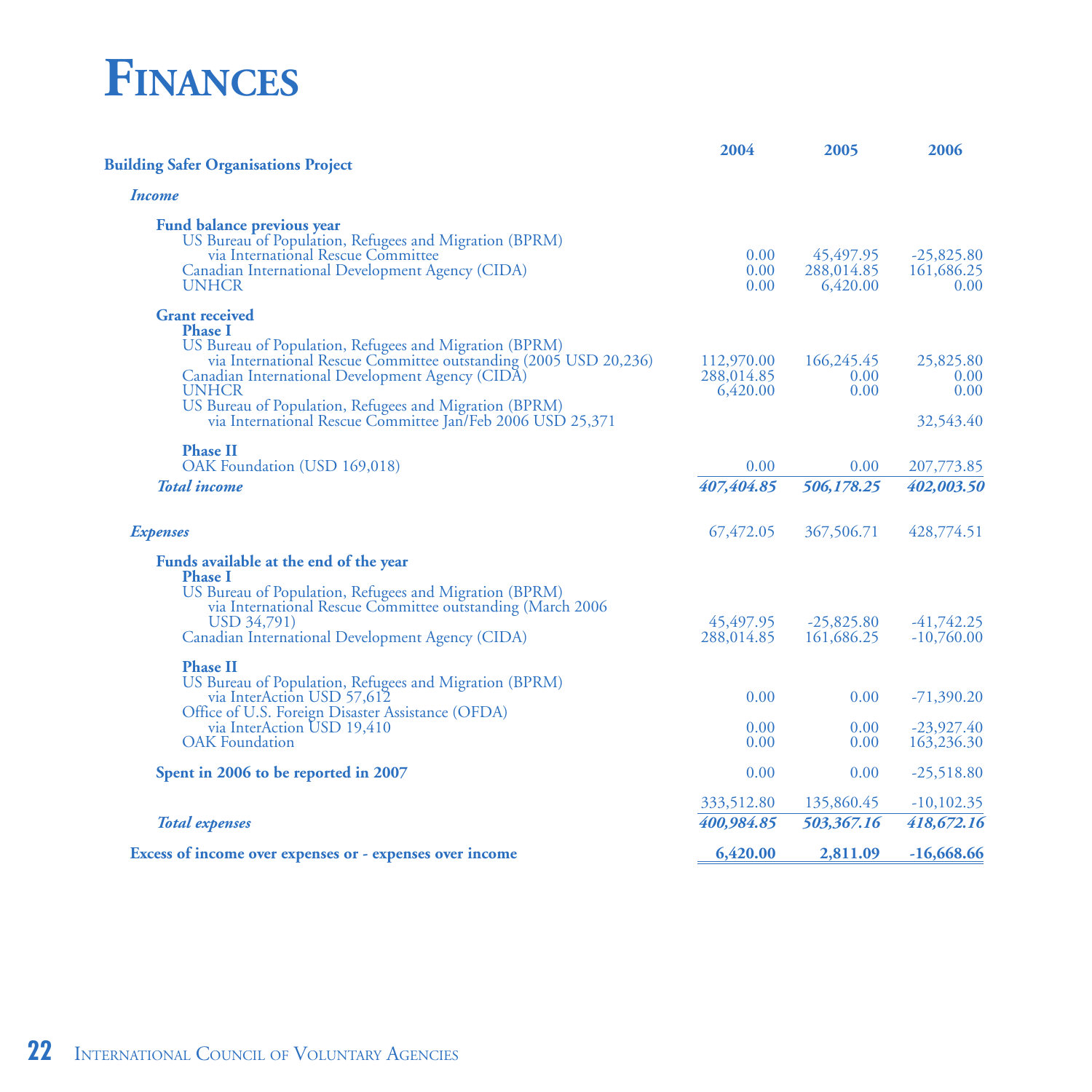| <b>NGO Code of Conduct Commentary</b>                                                                  | 2004              | 2005              | 2006              |
|--------------------------------------------------------------------------------------------------------|-------------------|-------------------|-------------------|
| <i>Income</i>                                                                                          |                   |                   |                   |
| <b>Grant</b> received<br>Royal Danish Ministry of Foreign Affairs<br>Develpment Cooperation of Ireland | 0.00<br>52,622.50 | 60,081.00<br>0.00 | 41,121.40<br>0.00 |
| <b>Total</b> <i>income</i>                                                                             | 52,622.50         | 60.081.00         | 41,121.40         |
| <b>Expenses</b>                                                                                        | 70,916.40         | 18,959.60         | 1,125.00          |
| <b>Funds available at the end of the year</b><br>Royal Danish Ministry of Foreign Affairs              | 0.00              | 41,121.40         | 39,996.40         |
| <b>Total expenses</b>                                                                                  | 70,916.40         | 60,081.00         | 41,121.40         |
| Excess of income over expenses or - expenses over income                                               | $-18,293.90$      | 0.00              | 0.00              |

| <b>Reach Out Refugee Protection Training Project</b>                                                                                      |           |
|-------------------------------------------------------------------------------------------------------------------------------------------|-----------|
| <i>Income</i>                                                                                                                             |           |
| <b>Grant received</b><br>Swiss Agency for Development and Cooperation (SDC) and US Bureau of<br>Population, Refugees and Migration (BPRM) | 27,918.85 |
| <b>Total</b> <i>income</i>                                                                                                                | 27,918.85 |
| <b>Expenses</b>                                                                                                                           | 5,488.50  |
| <b>Funds available at the end of the year</b><br>Reach Out Refugee Protection Training Project                                            | 22,430.35 |
| <b>Total</b> expenses                                                                                                                     | 27,918.85 |
| Excess of income over expenses or - expenses over income                                                                                  | 0.00      |

#### **DEFICIT**

| Accumulated deficit carry over previous year                                 | $-79.896.55$ |                       | 66.057.17 126.902.21 |
|------------------------------------------------------------------------------|--------------|-----------------------|----------------------|
| Total excess of income over expenses or - expenses<br>over income for period | 145,953,72   | 60,845.04 221,292.36  |                      |
| <b>Reserve (deficit) carry over at 31 December</b>                           | 66,057.17    | 126,902.21 348,194.57 |                      |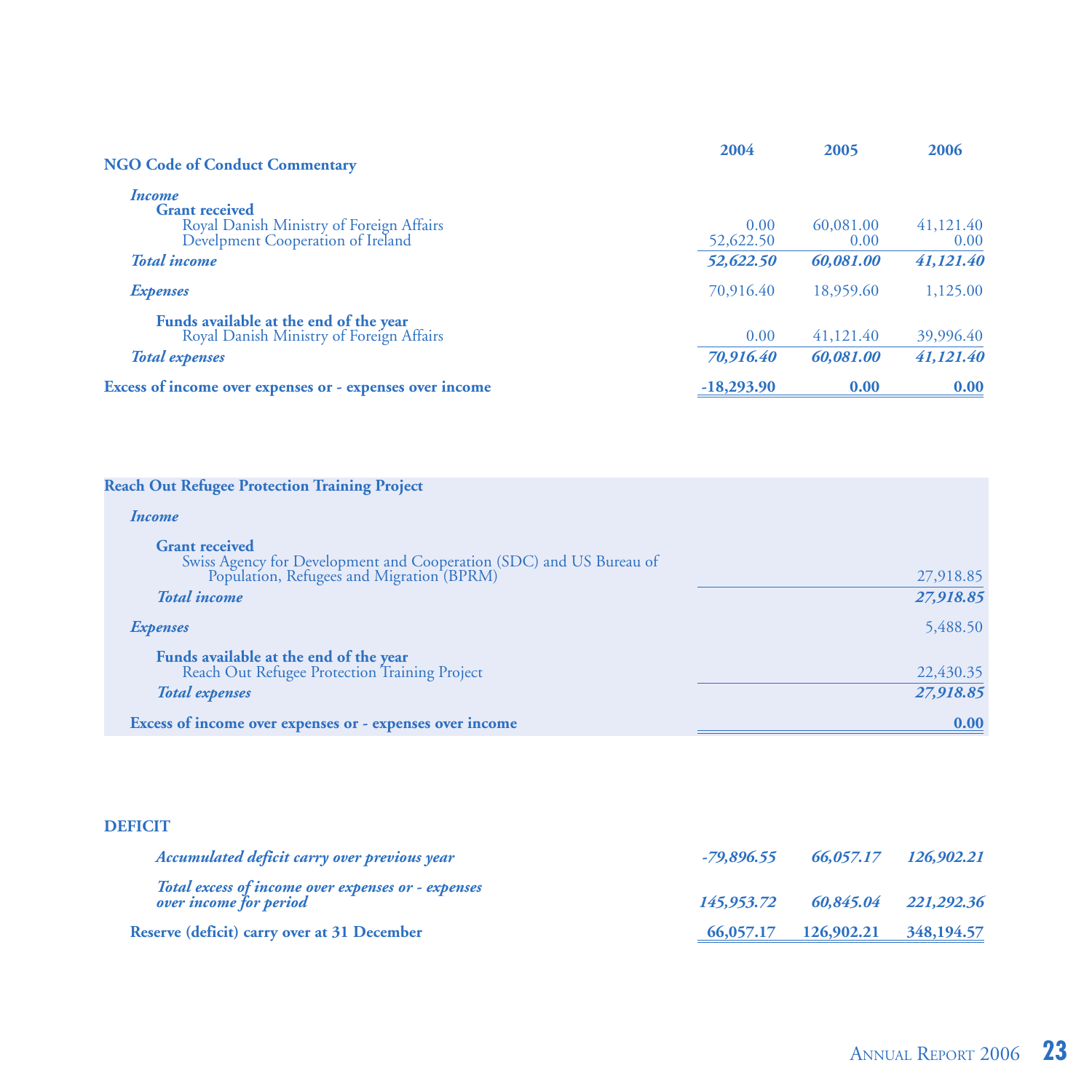### **ICVA EXECUTIVE COMMITTEE 2006**

#### *Executive Committee Members (until February 2006)*

**Chair:** Dr. Elizabeth Ferris, *WCC* **Vice-Chair:** Mr. Mamadou Ndiaye, *OFADEC* **Treasurer:** Mr. Jappe Erichsen, *NRC*

Mr. Saman Amarasinghe, *NNGOC* Mr. Gregory Brown, *IRC* Mr. John Damerell, *LWF* Mr. Keshav Gautam, *ActionAid*

Mr. Thomas Getman, *WVI* Mr. Titon Mitra, *CARE* Ms Ann Mary Olsen, *DRC* Mr. Sayed Fazlullah Wahidi, *ANCB*

#### *Executive Committee Members (Elected by the 13th General Assembly, February 2006)*

**Chair:** Mr. Thomas Getman, *WVI* **Vice-Chair:** Dr. Jemilah Mahmood, *MERCY Malaysia* **Treasurer:** Mr. Jappe Erichsen, *NRC (assisted by Mr. Paul Nesse in 2007)*

Ms Vivi Akakpo, *AACC (co-opted member)* Mr. Muzaffer Baca, *IBC* Ms Carolyn Makinson, *Women's Commission (co-opted member)* Mr. Mamadou Ndiaye, *OFADEC*

Mr. Paul O'Brien, *Concern Worldwide* Ms Ann Mary Olsen, *DRC* Mr. Sayed Fazlullah Wahidi, *ANCB* Mr. Halakhe Waqo, *ActionAid (position filled by Mr. Shah Alam Liton and Ms Annie Street in 2007)*

### **ICVA SECRETARIAT 2006**

By the end of 2006, the ICVA Secretariat functioned on the basis of a 4.10 full-time equivalent (FTE) staff. The positions at the Secretariat were filled by:

Mr. Ed Schenkenberg van Mierop, Coordinator Ms Manisha Thomas, Policy Officer Mr. Myke Leahy, Information Officer Ms Ester Dross, Finance Officer

Ms Lieske Pott Hofstede, Programme Advisor (*until July 2006*) Ms Anne Kluser, Secretary (*until August 2006*) Ms Louise Clemo, Secretary (*as of August 2006*)

ICVA also hosted the inter-agency *Building Safer Organisations* project, the full-time Project Coordinator, Ms Katharina Samara-Wickrama, and the project's full-time interns, Ms Coleen Heemskerk (*until August 2006*) and Ms Radha Ivory (*as of August 2006*).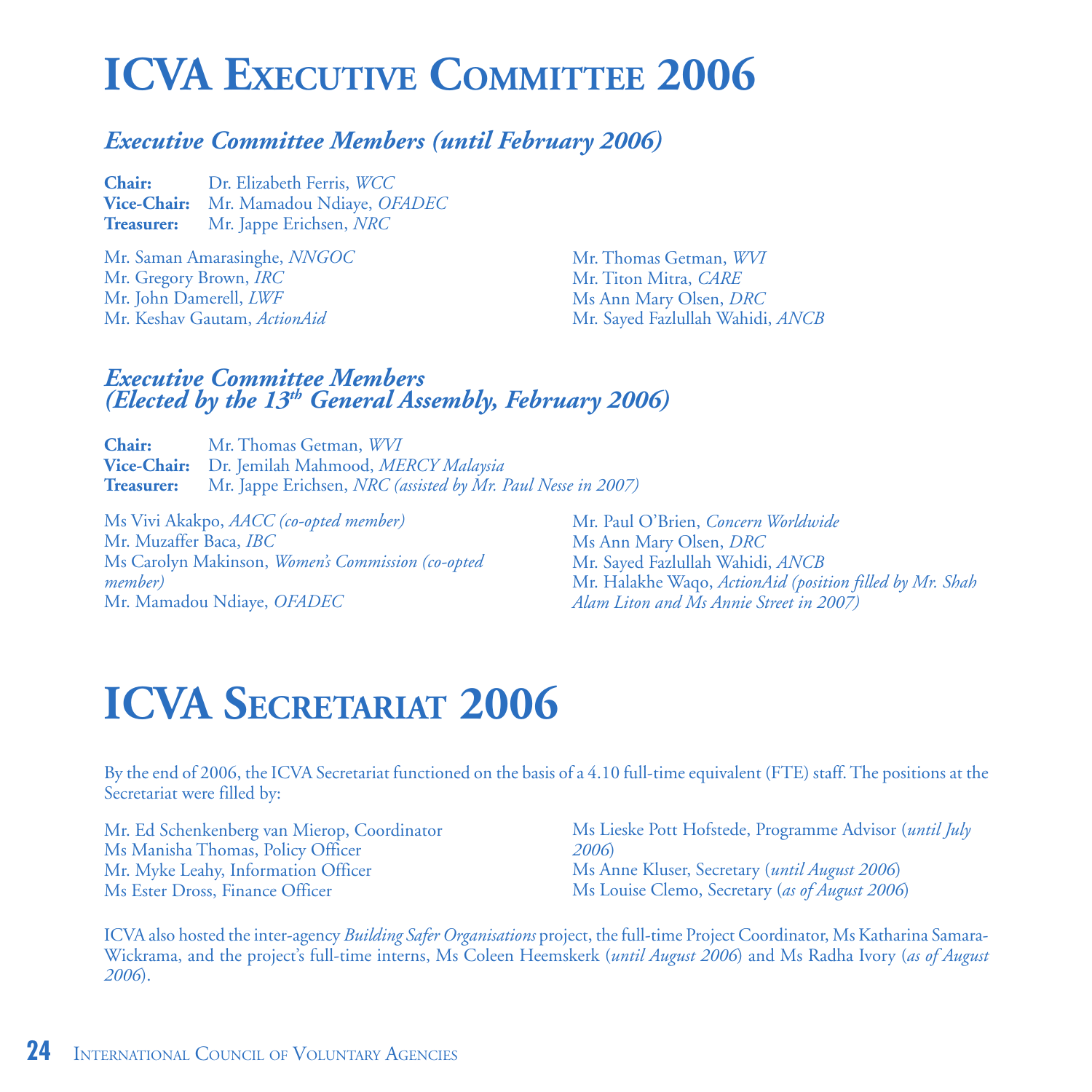## **ICVA MEMBERS 2006**

- ♦ Action by Churches Together (ACT), *Switzerland*
- ◆ ActionAid International
- Afghan NGOs Coordination Bureau (ANCB)
- ◆ Africa Humanitarian Action (AHA), *Ethiopia*<br>◆ Africa and Middle East Refugee Assistance (
- Africa and Middle East Refugee Assistance (AMERA), *UK*
- ♦ African Council for Adult and Continuing Education (ARCACE), *Kenya*
- All Africa Conference of Churches (AACC), *Kenya*
- ♦ All India Disaster Mitigation Institute (AIDMI)
- AMEL Association (Lebanese Association for Popular Action) (AMEL)
- ♦ Anatolian Development Foundation (ADF), *Turkey*
- ♦ Asian Institute for Rural Development (AIRD), *India*
- Asociacion Nacional de Centros de Investigacion, Promocion Social y Desarollo (ANC), *Peru*
- ♦ Association Béninoise de Lutte Contre la Faim et la Misère du Peuple (ASCOFAM), *Benin*
- ♦ Association of Development Agencies in Bangladesh (ADAB)
- ♦ Association of Voluntary Agencies for Rural Development (AVARD), *India*
- ♦ Australian Council for International Development (ACFID)
- ♦ BADIL Resource Center for Palestinian Residency and Refugee Rights (BADIL)
- ◆ British Refugee Council (BRC)<br>← Canadian Council for Refugees
- Canadian Council for Refugees (CCR)
- CARE International
- ◆ Catholic Agency for Overseas Development (CAFOD)<br>← Chinese Relief Association (CRA) Triver
- ♦ Chinese Relief Association (CRA), *Taiwan*
- Christian Aid, UK
- ♦ Church World Service (CWS), *USA*
- Christian Relief and Development Association (CRDA), *Ethiopia*
- ♦ Community and Family Services International (CFSI), *Philippines*
- ◆ Concern Worldwide, *Ireland*<br>◆ Consejo de Instituciones de D
- ♦ Consejo de Instituciones de Desarrollo (COINDE), *Guatemala*
- ♦ Danish Refugee Council (DRC)
- Dutch Council for Refugees/VluchtelingenWerk Nederland (DCR)
- ♦ EMO-BARAKA, Union Pour la Promotion du Paysan (EMO-BARAKA), *Burundi*
- ♦ Federacion de Organismos No Gubernamentales de Nicaragua (FONG)
- ♦ Fundacion Augusto Cesar Sandino (FACS), *Nicaragua*
- ♦ Frontiers (Ruwad) Association, *Lebanon*
- General Union of Voluntary Societies (GUVS), *Jordan*
- ◆ Greek Council of Refugees<sup>'</sup>(GCR)<br>◆ HealthNet TPO *Netherlands*
- HealthNet TPO, Netherlands
- ◆ HelpAge International<br>◆ Human Appeal Interna
- Human Appeal International (HAI), *United Arab Emirates*
- ♦ Human Rights First (HRF), *USA*
- Indian Institute of Youth and Development (IIYD)
- Individuell Människohjälp (Swedish Organisation for Individual Relief) (IM)
- InterAction (American Council for Voluntary International Action)
- InterAid International (IAI), *Switzerland*
- International Blue Crescent Relief and Development Foundation (IBC), *Turkey*
- ♦ International Catholic Migration Commission (ICMC)
- International Islamic Relief Organisation (IIRO), *Saudi Arabia*
- International Rehabilitation Council for Torture Victims (IRCT), *Denmark*
- **International Rescue Committee (IRC)**
- International Save the Children Alliance
- ♦ Islamic Relief Agency (ISRA), *Sudan*
- Italian Consortium of Solidarity (ICS)
- Jesuit Refugee Service (JRS) Lebanese NGO Forum (LNF)
- Liaison Unit of Non-Governmental Organisations of Seychelles (LUNGOS)
- Lutheran Immigration and Refugee Service (LIRS), *USA*
- Lutheran World Federation (LWF)
- Mauritius Council of Social Service (MACOSS)
- Médecins du Monde (MDM)
- **MERCY Malaysia**
- ♦ Merlin, *UK*
- ♦ Mission Armenia (Arakelutune Hayastan) (MA)
- National NGO Council of Sri Lanka (NNGOC)
- Norwegian Refugee Council (NRC)
- Office Africain pour le Développement et la Coopération (OFADEC), *Senegal*
- Oxfam GB
- Plan International
- Refugee Children and Vulnerable Citizens (RCVC), *Tajikistan*
- Refugee Education Trust (RET), *Switzerland*
- Refugees International (RI)
- Rural Development Foundation of Pakistan (RDFP)
- Salvation Army International
- Sarvodaya Shramadana Sangamaya (Sarvodaya), Sri *Lanka*
- Sierra Leone Association of Non-Governmental Organisations (SLANGO)
- Stichting Vluchteling (SV), *Netherlands*
- Télécoms sans Frontières International (TSF)
- ♦ Thailand Burma Border Consortium (TBBC), *Thailand*
- ♦ Union for Support and Development of Afghanistan (VAF), *Germany*
- Women's Commission for Refugee Women and Children, *USA*
- World Council of Churches (WCC)
- World Society for the Protection of Animals (WSPA)
- World Vision International (WVI)

#### **PERMANENT OBSERVERS**

- ♦ Human Rights Watch (HRW)
- International Committee of the Red Cross (ICRC)
- International Federation of Red Cross and Red Crescent Societies (IFRC)
- Médecins sans Frontières International (MSF)

#### **NEW MEMBERS IN 2006**

- ♦ Frontiers (Ruwad) Association
- ◆ HealthNet TPO<br>▲ International
- International Rehabilitation Council for Torture Victims
- **Merlin**
- Plan International
- Women's Commission for Refugee Women and Children

#### **MEMBERSHIP**

Membership in ICVA is open to international NGOs, which conduct activities in two or more countries; international federations; and international or national groupings of NGOs.

A full list of members, detailed procedures for membership, and application forms can be found on the ICVA website (**www.icva.ch**) or requested from the ICVA Secretariat: **secretariat@icva.ch**.